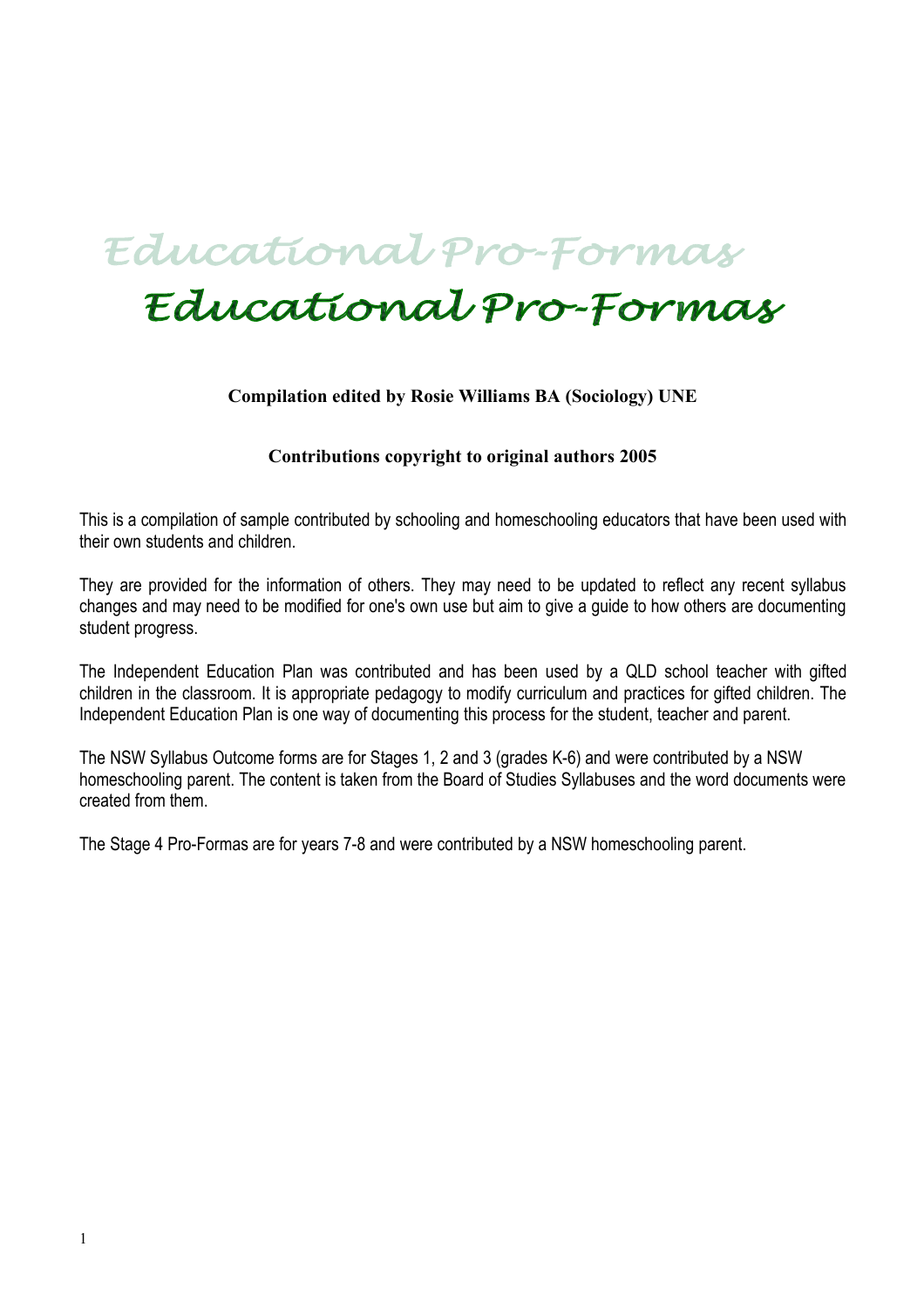#### **CURRENT INFORMATION**

#### **(Name)**

#### **Ability**

(eg objective and subjective measures)

#### **Achievements**

(eg academic, arts, social, sporting)

#### **Interests and learning strengths**

(eg academic areas, learning style)

#### **Personal**

(eg introversion, social preferences, resilience, motivation)

#### **EDUCATIONAL PLAN for (name)**

Beginning date: Duration:

#### **School-based Essentials**

Academic progress and remediation

Psychological adjustment and socialisation

When/how often

Who/how managed

Assessment of action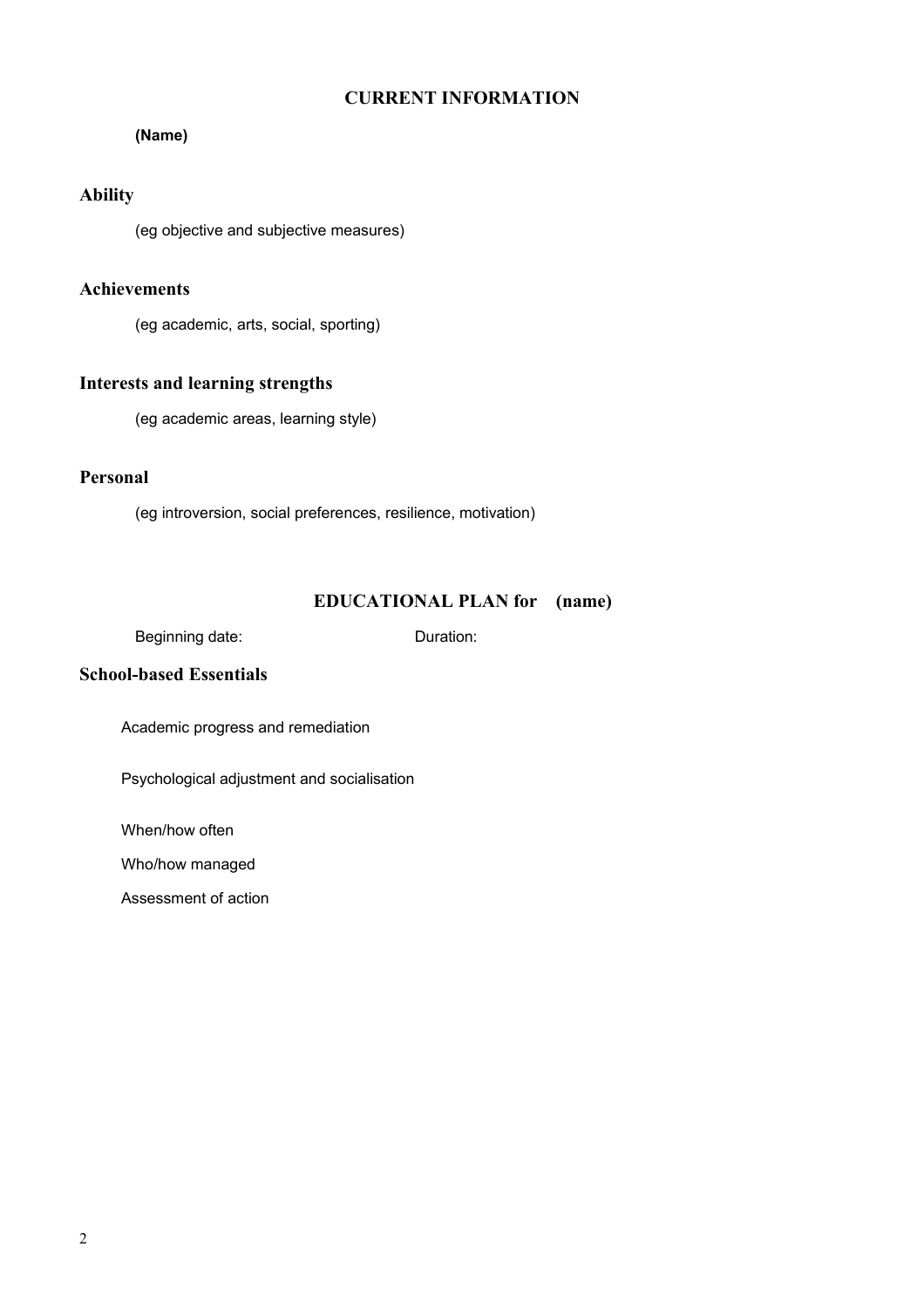#### NSW BOARD OF STUDIES OUTCOMES FOR ALL K–6 KEY LEARNING AREAS (includes new 2002 Mathematics outcomes)

**ENGLISH**

| <b>Strands</b> and<br>substrands | <b>Stage 1</b>                                                                                                                                              | Completed |
|----------------------------------|-------------------------------------------------------------------------------------------------------------------------------------------------------------|-----------|
| <b>Talking and</b>               |                                                                                                                                                             |           |
| <b>Listening</b>                 |                                                                                                                                                             |           |
| Talking and                      | TS1.1 Communicates with an increasing range of people for a variety of purposes                                                                             |           |
| Listening                        | on both familiar and introduced topics in spontaneous and structured classroom<br>activities.                                                               |           |
| Skills and                       | TS1.2 Interacts in more extended ways with less teacher intervention, makes<br>increasingly confident oral presentations and generally listens attentively. |           |
| <b>Strategies</b>                | TS1.3 Recognises a range of purposes and audiences for spoken language and                                                                                  |           |
| Context and<br>Text              | considers how own talking and listening are adjusted in different situations.                                                                               |           |
| Language                         | TS1.4 Recognises that different types of predictable spoken texts have different                                                                            |           |
| Structures and                   | organisational patterns and features.                                                                                                                       |           |
| Features                         |                                                                                                                                                             |           |
| Reading                          |                                                                                                                                                             |           |
| Reading and                      | RS1.5 Reads a wider range of texts on less familiar topics with increasing<br>independence and understanding, making connections between own knowledge      |           |
| <b>Viewing Texts</b>             | and experience and information in texts.                                                                                                                    |           |
| Skills and                       | RS1.6 Draws on an increasing range of skills and strategies when reading and                                                                                |           |
| <b>Strategies</b>                | comprehending texts.                                                                                                                                        |           |
| Context and                      | RS1.7 Understands that texts are constructed by people and identifies ways in                                                                               |           |
| Text                             | which texts differ according to their purpose, audience and subject matter.                                                                                 |           |
| Language                         | RS1.8 Identifies the text structure and basic grammatical features of a limited                                                                             |           |
| Structures and                   | range of text types.                                                                                                                                        |           |
| Features                         |                                                                                                                                                             |           |
| Writing                          |                                                                                                                                                             |           |
| <b>Producing Texts</b>           | WS1.9 Plans, reviews and produces a small range of simple literary and factual<br>texts for a variety of purposes on familiar topics for known readers.     |           |
| Grammar and                      | WS1.10 Produces texts using the basic grammatical features and punctuation                                                                                  |           |
| Punctuation                      | conventions of the text type.                                                                                                                               |           |
| Spelling                         | WS1.11 Uses knowledge of sight words and letter-sound correspondences and a<br>variety of strategies to spell familiar words.                               |           |
| Handwriting                      | WS1.12 Produces texts using letters of consistent size and slope in NSW                                                                                     |           |
| and Computer                     | Foundation Style and using computer technology.                                                                                                             |           |
| Technology                       |                                                                                                                                                             |           |
| Context and                      | WS1.13 Identifies how own texts differ according to their purpose, audience and                                                                             |           |
| Text                             | subject matter.                                                                                                                                             |           |
| Language                         | WS1.14 Identifies the structure of own literary and factual texts and names a                                                                               |           |
| Structures and                   | limited range of related grammatical features and conventions of written<br>language.                                                                       |           |
| Features                         |                                                                                                                                                             |           |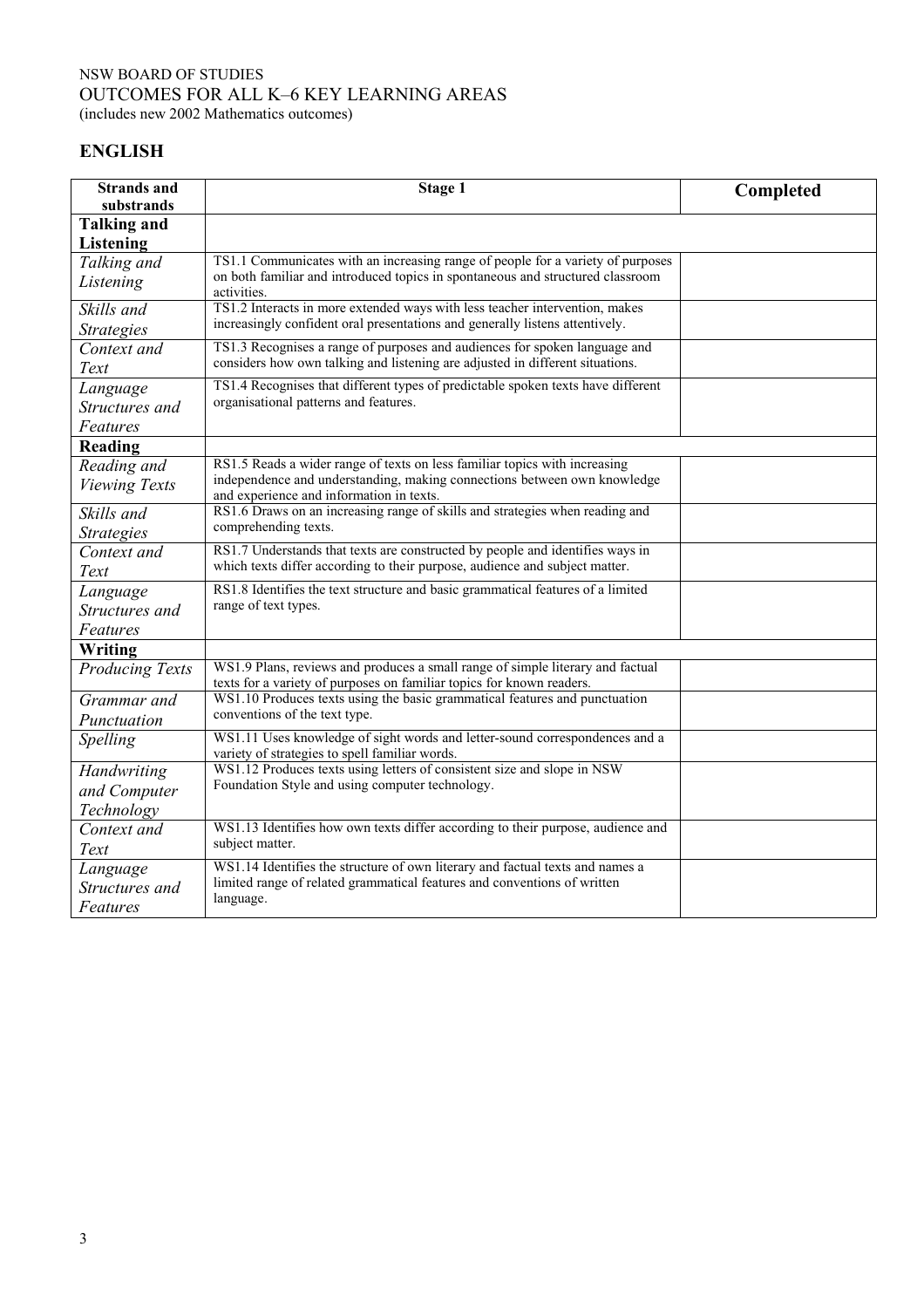## **MATHEMATICS**

| <b>Strands</b> and    | Stage 1                                                                                                                                             | Completed |
|-----------------------|-----------------------------------------------------------------------------------------------------------------------------------------------------|-----------|
| substrands            |                                                                                                                                                     |           |
| <b>Number</b>         |                                                                                                                                                     |           |
| <b>Whole Numbers</b>  | NS1.1 Counts, orders, reads and represents two- and three-digit numbers.                                                                            |           |
| Addition and          | NS1.2 Uses a range of mental strategies and informal recording methods for                                                                          |           |
| Subtraction           | addition and subtraction involving one- and two-digit numbers.                                                                                      |           |
| Multiplication        | NS1.3 Uses a range of mental strategies and concrete materials for multiplication                                                                   |           |
| and Division          | and division.                                                                                                                                       |           |
| Fractions and         | NS1.4 Describes and models halves and quarters, of objects and collections,                                                                         |           |
| Decimals              | occurring in everyday situations.                                                                                                                   |           |
| Chance                | NS1.5 Recognises and describes the element of chance in everyday events.                                                                            |           |
| <b>Patterns and</b>   |                                                                                                                                                     |           |
| Algebra               |                                                                                                                                                     |           |
| Patterns and          | PAS1.1 Creates, represents and continues a variety of number patterns, supplies                                                                     |           |
| Algebra               | missing elements in a pattern and builds number relationships.                                                                                      |           |
|                       |                                                                                                                                                     |           |
| Data                  |                                                                                                                                                     |           |
| Data                  | DS1.1 Gathers and organises data, displays data using column and picture                                                                            |           |
|                       | graphs, and interprets the results.                                                                                                                 |           |
| <b>Measurement</b>    |                                                                                                                                                     |           |
| Length                | MS1.1 Estimates, measures, compares and records lengths and distances using                                                                         |           |
|                       | informal units, metres and centimetres.<br>MS1.2 Estimates, measures, compares and records areas using informal units.                              |           |
| Area                  | MS1.3 Estimates, measures, compares and records volumes and capacities using                                                                        |           |
| Volume and            | informal units.                                                                                                                                     |           |
| Capacity              |                                                                                                                                                     |           |
| Mass                  | MS1.4 Estimates, measures, compares and records the masses of two or more<br>objects using informal units.                                          |           |
| Time                  | MS1.5 Compares the duration of events using informal methods and reads clocks                                                                       |           |
|                       | on the half-hour.                                                                                                                                   |           |
|                       |                                                                                                                                                     |           |
| Space and             |                                                                                                                                                     |           |
| <b>Geometry</b>       |                                                                                                                                                     |           |
| Three-                | SGS1.1 Models, sorts, describes and represents three-dimensional objects                                                                            |           |
| dimensional           | including cones, cubes, cylinders, spheres and prisms, and recognises them in<br>pictures and the environment.                                      |           |
| Space                 |                                                                                                                                                     |           |
| $Two-$                | SGS1.2 Manipulates, sorts, represents, describes and explores various two-                                                                          |           |
| dimensional           | dimensional shapes.                                                                                                                                 |           |
| Space                 |                                                                                                                                                     |           |
|                       |                                                                                                                                                     |           |
| Position              | SGS1.3 Represents the position of objects using models and drawings and                                                                             |           |
|                       | describes using everyday language.                                                                                                                  |           |
| Working               |                                                                                                                                                     |           |
| <b>Mathematically</b> |                                                                                                                                                     |           |
| Questioning           | WMS1.1 Asks questions that could be explored using mathematics in relation to<br>Stage 1 content.                                                   |           |
| Applying              | WMS1.2 Uses objects, diagrams, imagery and technology to explore                                                                                    |           |
| <b>Strategies</b>     | mathematical problems.                                                                                                                              |           |
| Communicating         | WMS1.3 Describes mathematical situations and methods using everyday and                                                                             |           |
|                       | some mathematical language, actions, materials, diagrams and symbols.                                                                               |           |
| Reasoning             | WMS1.4 Supports conclusions by explaining or demonstrating how answers                                                                              |           |
|                       | were obtained.                                                                                                                                      |           |
| Reflecting            | WMS1.5 Links mathematical ideas and makes connections with, and<br>generalisations about, existing knowledge and understanding in relation to Stage |           |
|                       | 1 content.                                                                                                                                          |           |
|                       |                                                                                                                                                     |           |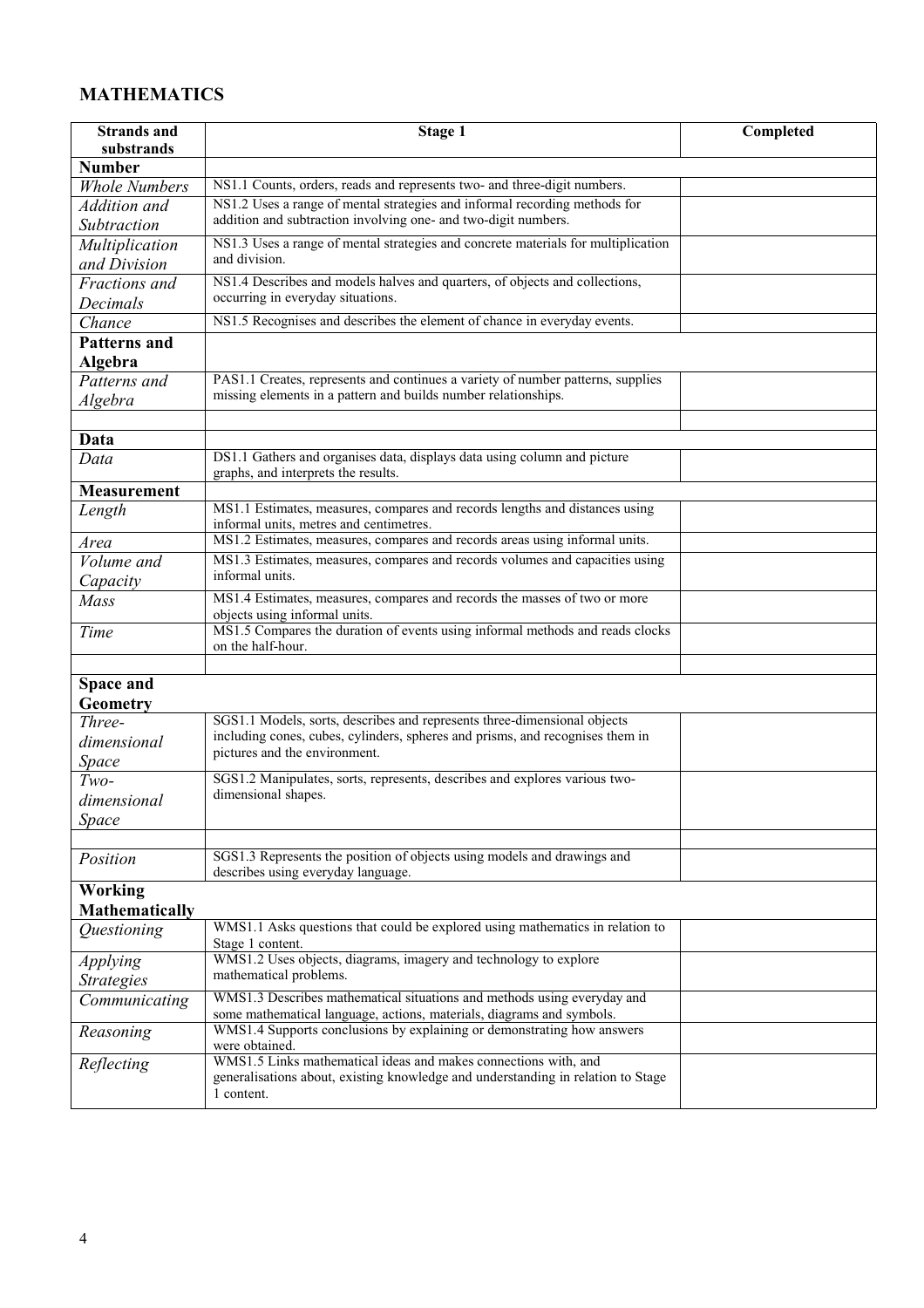## **HUMAN SOCIETY AND ITS ENVIRONMENT**

| <b>Strands and</b>       | <b>Stage 1</b>                                                                                                 | Completed |
|--------------------------|----------------------------------------------------------------------------------------------------------------|-----------|
| substrands               |                                                                                                                |           |
| Change and               |                                                                                                                |           |
| Continuity               |                                                                                                                |           |
| Significant              | CCS1.1 Communicates the importance of past and present people days and                                         |           |
| Events and               | events in their life, in the lives of family and community members and in other<br>communities.                |           |
| People                   |                                                                                                                |           |
| Time and                 | CCS1.2 Identifies changes and continuities in their own life and in the local                                  |           |
| Change                   | community.                                                                                                     |           |
| <b>Cultures</b>          |                                                                                                                |           |
| <i><u>Identities</u></i> | CUS1.3 Identifies customs, practices, symbols, languages and traditions of their<br>family and other families. |           |
| Cultural                 | CUS1.4 Describes the cultural, linguistic and religious practices of their family,                             |           |
| Diversity                | their community and other communities.                                                                         |           |
| <b>Environments</b>      |                                                                                                                |           |
| Patterns of              | ENS1.5 Compares and contrasts natural and built features in their local area and                               |           |
| Place and                | the ways in which people interact with these features.                                                         |           |
| Location                 |                                                                                                                |           |
| Relationship             | ENS1.6 Demonstrates an understanding of the relationship between                                               |           |
| with Places              | environments and people.                                                                                       |           |
| <b>Social Systems</b>    |                                                                                                                |           |
| and Structures           |                                                                                                                |           |
| Resource                 | SSS1.7 Explains how people and technologies in systems link to provide goods                                   |           |
| <i>Systems</i>           | and services to satisfy needs and wants.                                                                       |           |
| Roles, Rights            | SSS1.8 Identifies roles and responsibilities within families, schools and the local                            |           |
| and                      | community, and determines ways in which they should interact with others.                                      |           |
| Responsibilities         |                                                                                                                |           |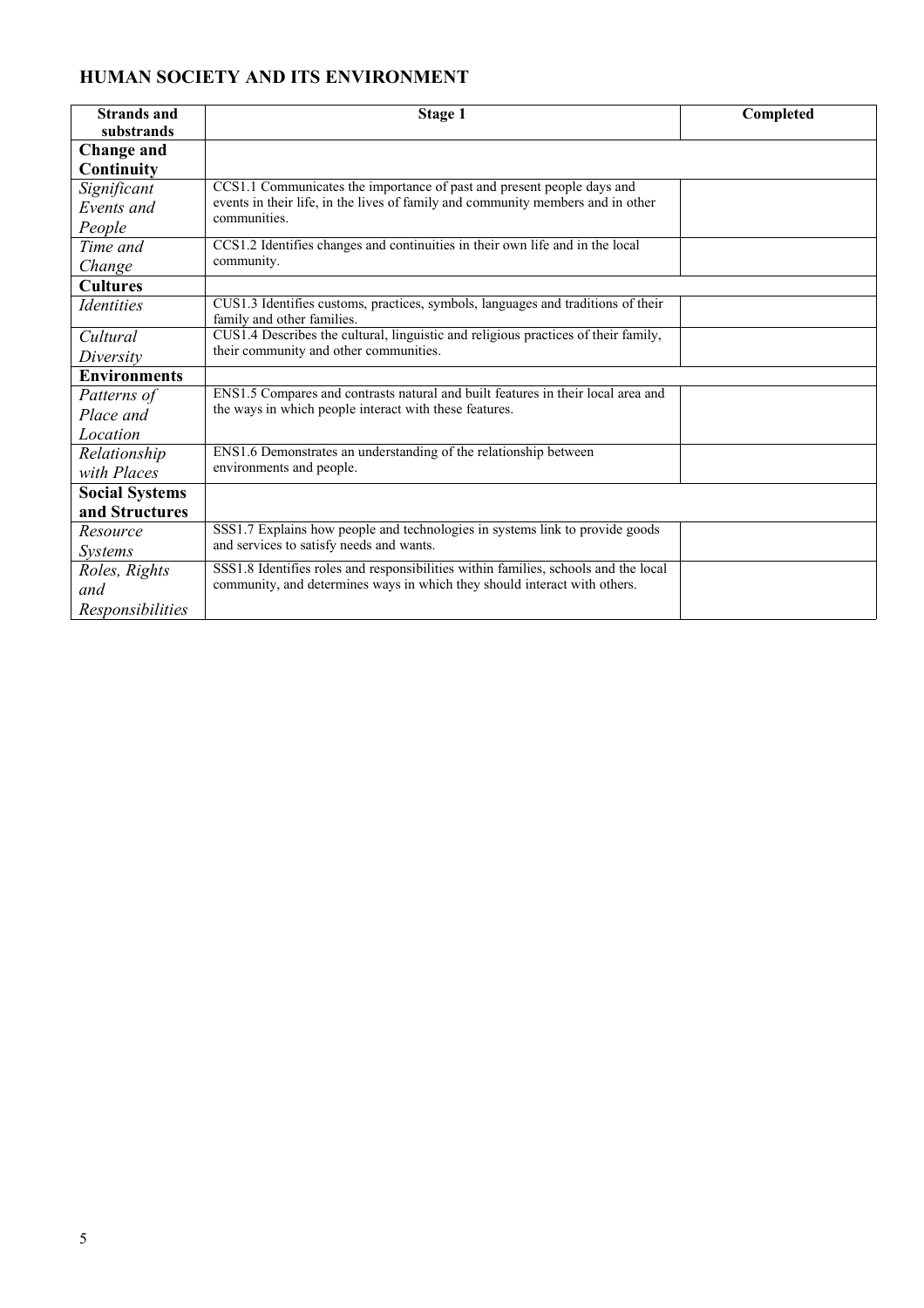## **SCIENCE AND TECHNOLOGY**

| <b>Strands and</b>  | Stage 1                                                                                                                                               | Completed |
|---------------------|-------------------------------------------------------------------------------------------------------------------------------------------------------|-----------|
| substrands          |                                                                                                                                                       |           |
| Content             |                                                                                                                                                       |           |
| Built               | BES1.1 Creates, modifies or models built environments to suit the needs of users.                                                                     |           |
| <i>Environments</i> |                                                                                                                                                       |           |
| Information and     | ICS1.2 Creates a range of information products and communicates using a                                                                               |           |
| Communication       | variety of media.                                                                                                                                     |           |
| Living Things       | LTS1.3 Identifies and describes ways in which living things grow and change.                                                                          |           |
| Physical            | PPS1.4 Identifies and describes different ways some forms of energy are used in                                                                       |           |
| Phenomena           | the community.                                                                                                                                        |           |
| Products and        | PSS1.5 Grows, makes or processes some products using a range of techniques                                                                            |           |
| <i>Services</i>     | and materials.                                                                                                                                        |           |
| Earth and Its       | ESS1.6 Identifies and describes ways in which people and other living things                                                                          |           |
| <b>Surroundings</b> | depend upon the earth and its environments.                                                                                                           |           |
| <b>Processes</b>    |                                                                                                                                                       |           |
| Investigating       | INVS1.7 Conducts guided investigations by observing, questioning, predicting,<br>collecting and recording data, and suggesting possible explanations. |           |
| Designing and       | DMS1.8 Develops and implements own design ideas in response to an                                                                                     |           |
| Making              | investigation of needs and wants.                                                                                                                     |           |
| Using               | UTS1.9 Selects and uses a range of equipment, computer-based technology,                                                                              |           |
| Technology          | materials and other resources to undertake an investigation or design task.                                                                           |           |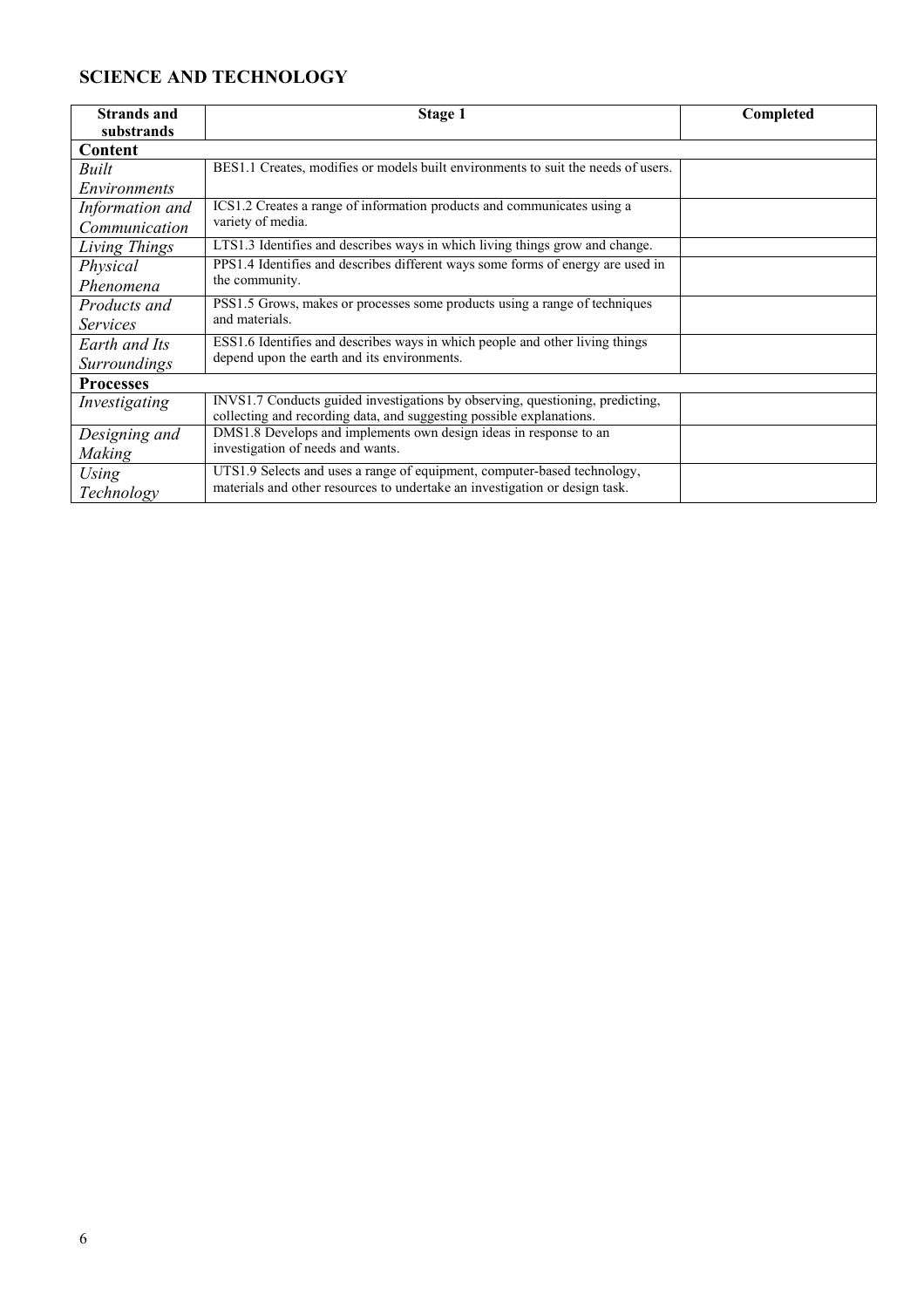## **PERSONAL DEVELOPMENT, HEALTH AND PHYSICAL EDUCATION**

| <b>Strands and</b> | <b>Stage 1</b>                                                                      | Completed |
|--------------------|-------------------------------------------------------------------------------------|-----------|
| substrands         |                                                                                     |           |
| <b>Skills</b>      |                                                                                     |           |
| Communicating      | COS1.1 Communicates appropriately in a variety of ways.                             |           |
| Decision-          | DMS1.2 Recalls past experiences in making decisions.                                |           |
| making             |                                                                                     |           |
| Interacting        | INS1.3 Develops positive relationships with peers and other people.                 |           |
| Moving             | MOS1.4 Demonstrates maturing performance of basic movement and                      |           |
|                    | compositional skills in a variety of predictable situations.                        |           |
| Problem-solving    | PSS1.5 Draws on past experiences to solve familiar problems.                        |           |
| Content            |                                                                                     |           |
| Active Lifestyle   | ALS1.6 Participates in physical activity, recognising that it can be both enjoyable |           |
|                    | and important for health.                                                           |           |
| Dance              | DAS1.7 Performs simple dance sequences incorporating basic movement skills          |           |
|                    | and patterns.                                                                       |           |
| Games and          | GSS1.8 Performs fundamental movement skills with equipment in minor games.          |           |
| <i>Sports</i>      |                                                                                     |           |
| Growth and         | GDS1.9 Describes the characteristics that make them both similar to others and      |           |
| Development        | unique.                                                                             |           |
| <b>Gymnastics</b>  | GYS1.10 Follows a simple sequence that links basic movement patterns.               |           |
| Interpersonal      | IRS1.11 Identifies the ways in which they communicate, cooperate and care for       |           |
| Relationships      | others.                                                                             |           |
| Personal Health    | PHS1.12 Recognises that positive health choices can promote well-being.             |           |
| Choices            |                                                                                     |           |
| Safe Living        | SLS1.13 Recognises that their safety depends on the environment and the             |           |
|                    | behaviour of themselves and others.                                                 |           |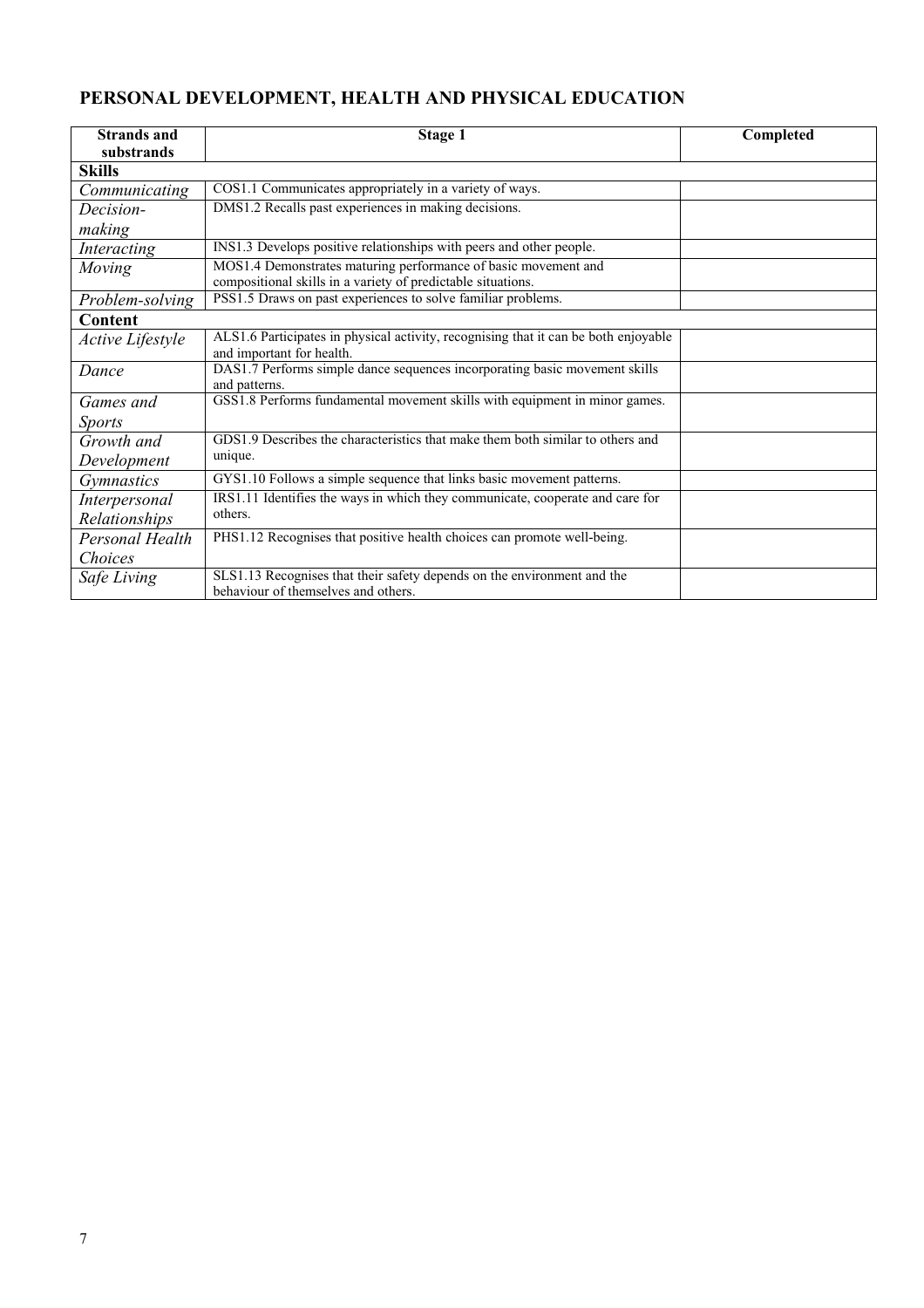## **CREATIVE ARTS**

| Art forms and      | Stage 1                                                                        | Completed |
|--------------------|--------------------------------------------------------------------------------|-----------|
| substrands         |                                                                                |           |
| <b>Visual Arts</b> |                                                                                |           |
| Making             | VAS1.1 Makes artworks in a particular way about experiences of real and        |           |
|                    | imaginary things.                                                              |           |
|                    | VAS1.2 Uses the forms to make artworks according to varying requirements.      |           |
| Appreciating       | VAS1.3 Realises what artists do, who they are and what they make.              |           |
|                    | VAS1.4 Begins to interpret the meaning of artworks, acknowledging the roles of |           |
|                    | artist and audience.                                                           |           |
| <b>Music</b>       |                                                                                |           |
| Performing         | MUS1.1 Sings, plays and moves to a range of music, demonstrating an awareness  |           |
|                    | of musical concepts.                                                           |           |
| Organising         | MUS1.2 Explores, creates, selects and organises sound in simple structures.    |           |
| Sound              | MUS1.3 Uses symbol systems to represent sounds.                                |           |
| Listening          | MUS1.4 Responds to a range of music, expressing likes and dislikes and the     |           |
|                    | reasons for these choices.                                                     |           |
| Drama              |                                                                                |           |
| Making             | DRAS1.1 Takes on roles in drama to explore familiar and imagined situations.   |           |
|                    |                                                                                |           |
|                    | DRAS1.2 Conveys story, depicts events and expresses feelings by using the      |           |
|                    | elements of drama and the expressive skills of movement and voice.             |           |
| Performing         | DRAS1.3 Interacts collaboratively to communicate the action of the drama with  |           |
|                    | others.                                                                        |           |
| Appreciating       | DRAS1.4 Appreciates dramatic work during the making of their own drama and     |           |
|                    | the drama of others.                                                           |           |
| <b>Dance</b>       |                                                                                |           |
| Performing         | DAS1.1 Performs dances demonstrating expressive qualities and control over a   |           |
|                    | range of locomotor and non-locomotor movement.                                 |           |
| Composing          | DAS1.2 Explores and selects movement, using the elements of dance to express   |           |
|                    | ideas, feelings or moods.                                                      |           |
| Appreciating       | DAS1.3 Gives personal opinions about the dances and their purpose that they    |           |
|                    | view and/or experience.                                                        |           |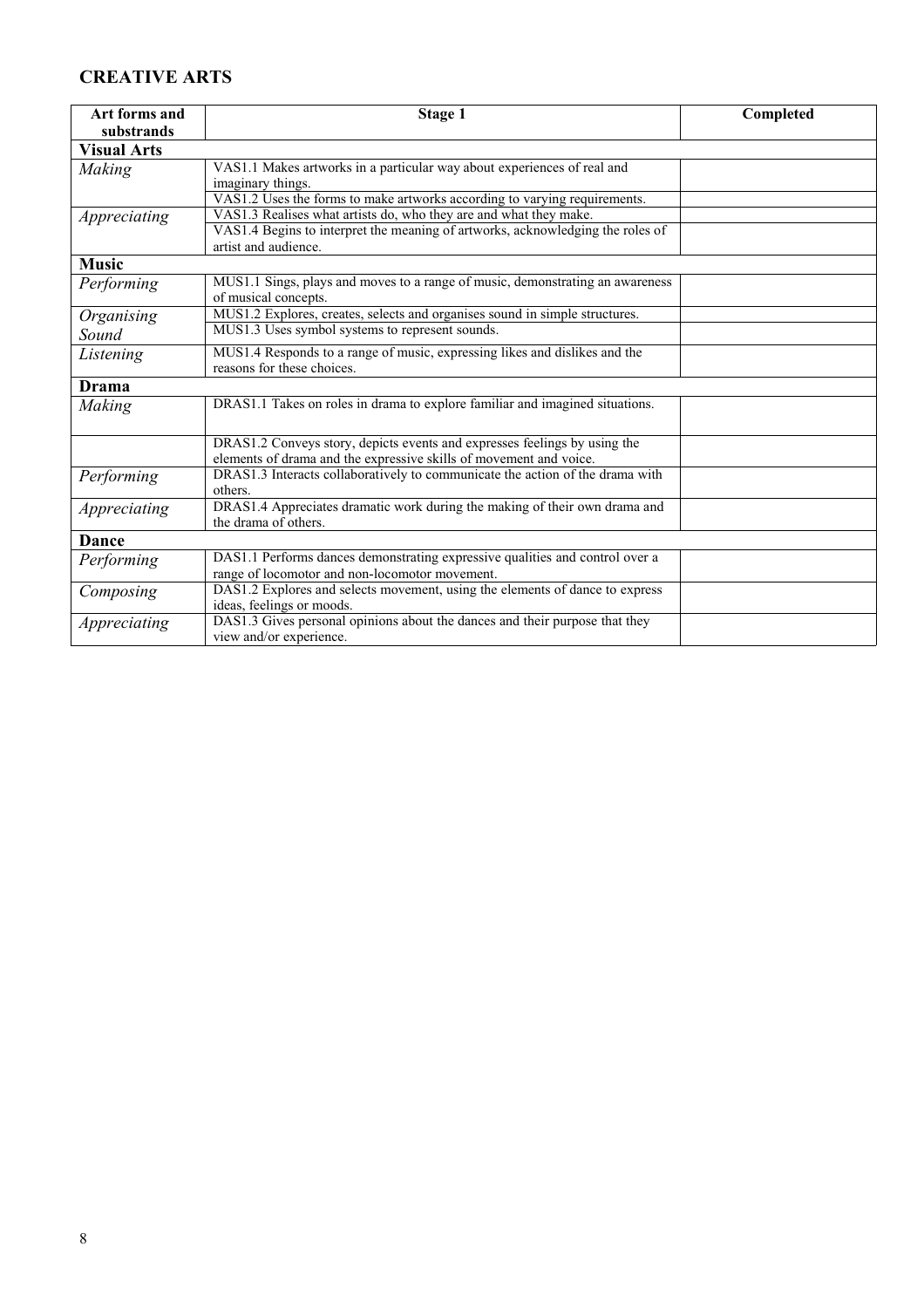#### NSW BOARD OF STUDIES OUTCOMES FOR ALL K–6 KEY LEARNING AREAS (includes new 2002 Mathematics outcomes)

**ENGLISH**

| <b>Strands and</b><br>substrands       | Stage 2                                                                                                                                                                                          | Completed |
|----------------------------------------|--------------------------------------------------------------------------------------------------------------------------------------------------------------------------------------------------|-----------|
| <b>Talking and</b><br><b>Listening</b> |                                                                                                                                                                                                  |           |
| Talking and<br>Listening               | TS2.1 Communicates in informal and formal classroom activities in school and<br>social situations for an increasing range of purposes on a variety of topics across<br>the curriculum.           |           |
| Skills and<br><b>Strategies</b>        | TS2.2 Interacts effectively in groups and pairs, adopting a range of roles, uses a<br>variety of media and uses various listening strategies for different situations.                           |           |
| Context and<br>Text                    | TS2.3 Identifies the effect of purpose and audience on spoken texts and<br>distinguishes between different varieties of English.                                                                 |           |
| Language<br>Structures and<br>Features | TS2.4 Identifies common organisational patterns and some characteristic<br>language features of a few types of predictable spoken texts.                                                         |           |
| Reading                                |                                                                                                                                                                                                  |           |
| Reading and<br><b>Viewing Texts</b>    | RS2.5 Reads independently a wide range of texts on increasingly challenging<br>topics and justifies own interpretation of ideas, information and events.                                         |           |
| Skills and<br><b>Strategies</b>        | RS2.6 Uses efficiently an integrated range of skills and strategies when reading<br>and interpreting written texts.                                                                              |           |
| Context and<br>Text                    | RS2.7 Discusses how writers relate to their readers in different ways, how they<br>create a variety of worlds through language and how they use language to<br>achieve a wide range of purposes. |           |
| Language<br>Structures and<br>Features | RS2.8 Discusses the text structure of a range of text types and the grammatical<br>features that are characteristic of those text types.                                                         |           |
| Writing                                |                                                                                                                                                                                                  |           |
| <b>Producing Texts</b>                 | WS2.9 Drafts, revises, proofreads and publishes well-structured texts that are<br>more demanding in terms of topic, audience and written language features.                                      |           |
| Grammar and<br>Punctuation             | WS2.10 Produces texts clearly, effectively and accurately, using the sentence<br>structure, grammatical features and punctuation conventions of the text type.                                   |           |
| Spelling                               | WS2.11 Uses knowledge of letter-sound correspondences, common letter<br>patterns and a range of strategies to spell familiar and unfamiliar words.                                               |           |
| Handwriting<br>and Computer            | WS2.12 Uses joined letters when writing in NSW Foundation Style and<br>demonstrates basic desktop publishing skills on the computer.                                                             |           |
| Technology<br>Context and<br>Text      | WS2.13 Discusses how own texts are adjusted to relate to different readers, how<br>they develop the subject matter and how they serve a wide variety of purposes.                                |           |
| Language<br>Structures and<br>Features | WS2.14 Discusses how own texts have been structured to achieve their purpose<br>and the grammatical features characteristic of the various text types used.                                      |           |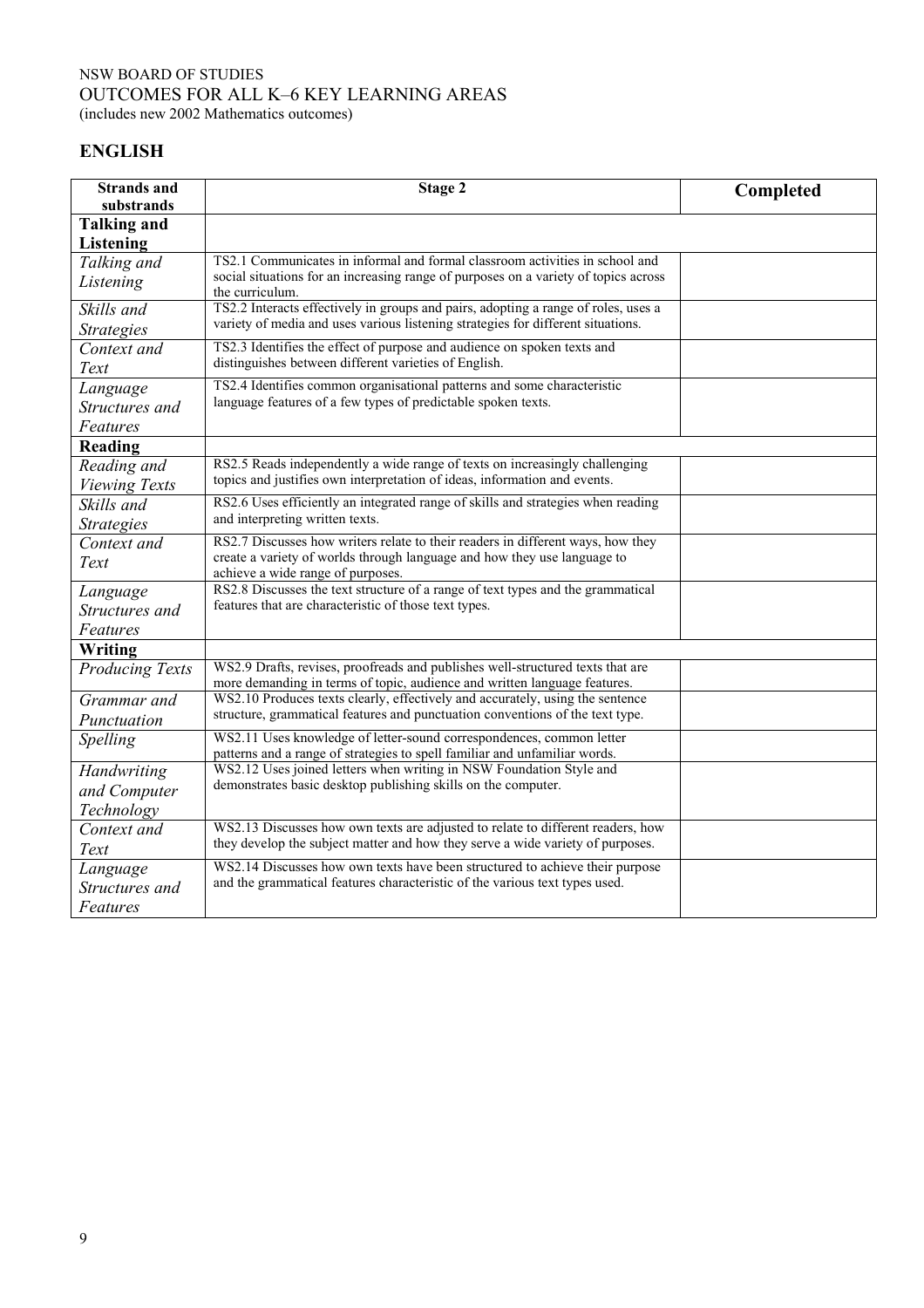## **MATHEMATICS**

| <b>Strands</b> and    | Stage 2                                                                                                           | Completed |
|-----------------------|-------------------------------------------------------------------------------------------------------------------|-----------|
| substrands            |                                                                                                                   |           |
| <b>Number</b>         |                                                                                                                   |           |
| <b>Whole Numbers</b>  | NS2.1 Counts, orders, reads and records numbers up to four digits.                                                |           |
| Addition and          | NS2.2 Uses mental and written strategies for addition and subtraction involving                                   |           |
| Subtraction           | two-, three- and four-digit numbers.                                                                              |           |
| Multiplication        | NS2.3 Uses mental and informal written strategies for multiplication and                                          |           |
| and Division          | division.                                                                                                         |           |
| Fractions and         | NS2.4 Models, compares and represents commonly used fractions and decimals,                                       |           |
| Decimals              | adds and subtracts decimals to two decimal places, and interprets everyday                                        |           |
|                       | percentages.                                                                                                      |           |
| Chance                | NS2.5 Describes and compares chance events in social and experimental                                             |           |
|                       | contexts.                                                                                                         |           |
| <b>Patterns</b> and   |                                                                                                                   |           |
| Algebra               |                                                                                                                   |           |
| Patterns and          | PAS2.1 Generates, describes and records number patterns using a variety of                                        |           |
| Algebra               | strategies and completes simple number sentences by calculating missing values.                                   |           |
|                       |                                                                                                                   |           |
| Data                  |                                                                                                                   |           |
| Data                  | DS2.1 Gathers and organises data, displays data using tables and graphs, and                                      |           |
|                       | interprets the results.                                                                                           |           |
| <b>Measurement</b>    |                                                                                                                   |           |
| Length                | MS2.1 Estimates, measures, compares and records lengths, distances and                                            |           |
|                       | perimeters in metres, centimetres and millimetres.                                                                |           |
| Area                  | MS2.2 Estimates, measures, compares and records the areas of surfaces in square<br>centimetres and square metres. |           |
| Volume and            | MS2.3 Estimates, measures, compares and records volumes and capacities using                                      |           |
|                       | litres, millilitres and cubic centimetres.                                                                        |           |
| Capacity              | MS2.4 Estimates, measures, compares and records masses using kilograms and                                        |           |
| Mass                  | grams.                                                                                                            |           |
| Time                  | MS2.5 Reads and records time in one-minute intervals and makes comparisons                                        |           |
|                       | between time units.                                                                                               |           |
|                       |                                                                                                                   |           |
| Space and             |                                                                                                                   |           |
| Geometry              |                                                                                                                   |           |
| Three-                | SGS2.1 Makes, compares, describes and names three-dimensional objects                                             |           |
| dimensional           | including pyramids, and represents them in drawings.                                                              |           |
| Space                 |                                                                                                                   |           |
| $Two-$                | SGS2.2a Manipulates, compares, sketches and names two-                                                            |           |
| dimensional           | dimensional shapes and describes their features.                                                                  |           |
|                       |                                                                                                                   |           |
| Space                 | SGS2.2b Identifies, compares and describes angles in practical situations.                                        |           |
|                       | SGS2.3 Uses simple maps and grids to represent position and follow routes.                                        |           |
| Position              |                                                                                                                   |           |
| <b>Working</b>        |                                                                                                                   |           |
| <b>Mathematically</b> |                                                                                                                   |           |
| Questioning           | WMS2.2 Asks questions that could be explored using mathematics in relation to                                     |           |
|                       | Stage 2 content.<br>WMS2.2 Selects and uses appropriate mental or written strategies, or technology,              |           |
| <i>Applying</i>       | to solve problems.                                                                                                |           |
| <b>Strategies</b>     |                                                                                                                   |           |
| Communicating         | WMS2.3 Uses appropriate terminology to describe, and symbols to represent,                                        |           |
|                       | mathematical ideas.<br>WMS2.4 Checks the accuracy of a statement and explains the reasoning used.                 |           |
| Reasoning             | WMS2.5 Links mathematical ideas and makes connections with, and                                                   |           |
| Reflecting            | generalisations about, existing knowledge and understanding in relation to Stage                                  |           |
|                       | 2 content.                                                                                                        |           |
|                       |                                                                                                                   |           |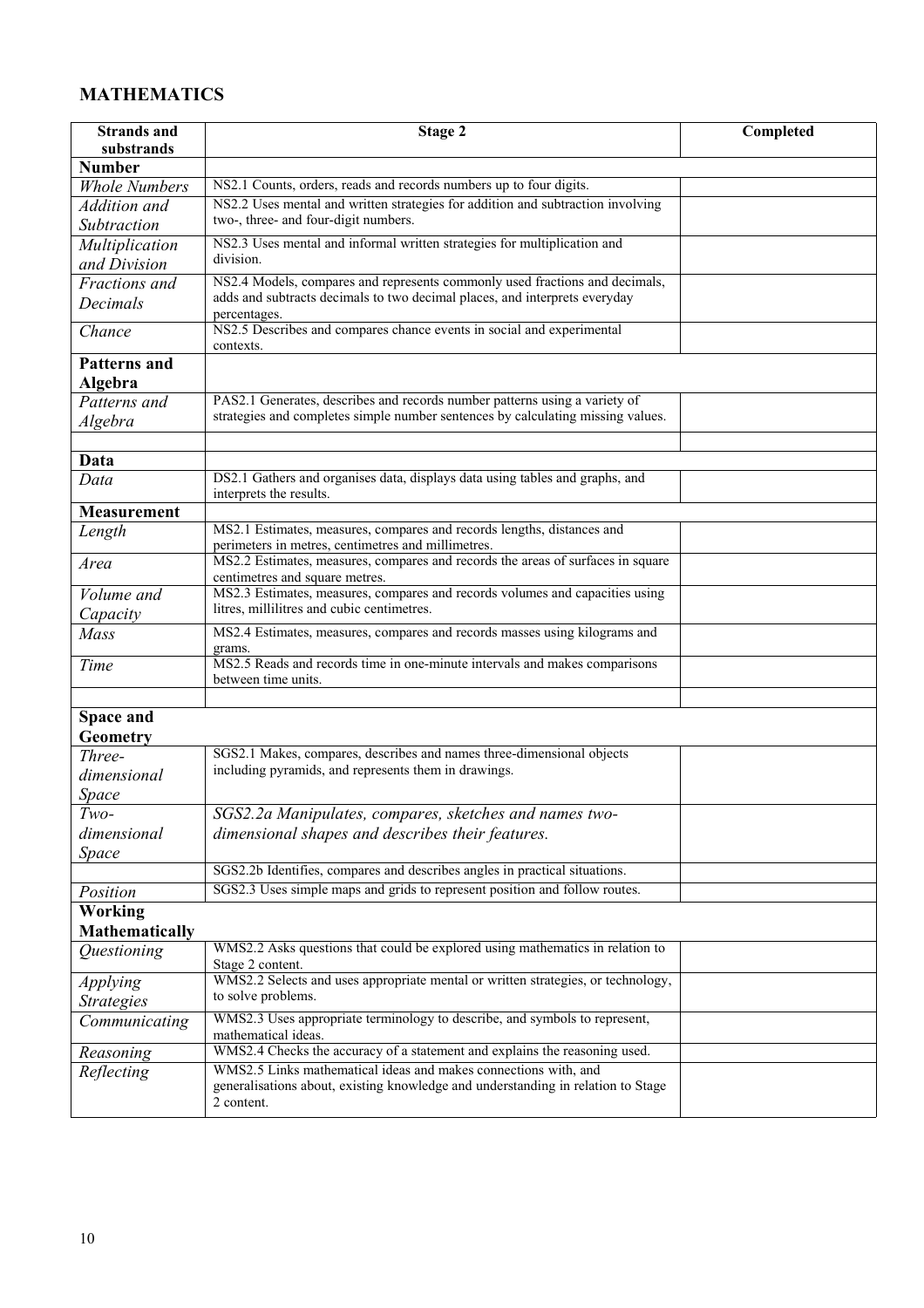## **HUMAN SOCIETY AND ITS ENVIRONMENT**

| <b>Strands and</b>              | Stage 2                                                                           | Completed |
|---------------------------------|-----------------------------------------------------------------------------------|-----------|
| substrands                      |                                                                                   |           |
| Change and                      |                                                                                   |           |
| Continuity                      |                                                                                   |           |
| Significant                     | CCS2.1 Describes events and actions related to the British colonisation of        |           |
| Events and                      | Australia and assesses changes and consequences.                                  |           |
| People                          |                                                                                   |           |
| Time and                        | CCS2.2 Explains changes in the community and family life and evaluates the        |           |
| Change                          | effects of these on different individuals, groups and environments.               |           |
| <b>Cultures</b>                 |                                                                                   |           |
| <i><u><b>Identities</b></u></i> | CUS2.2 Explains how shared customs, practices, symbols, languages and             |           |
|                                 | traditions in communities contribute to Australian and community identities.      |           |
| Cultural                        | CUS2.4 Describes different viewpoints, ways of living, languages and belief       |           |
| Diversity                       | systems in a variety of communities.                                              |           |
| <b>Environments</b>             |                                                                                   |           |
| Patterns of                     | ENS2.5 Describes places in the local area and other parts of Australia and        |           |
| Place and                       | explains their significance.                                                      |           |
| Location                        |                                                                                   |           |
| Relationship                    | ENS2.6 Describes people's interactions with environments and identifies           |           |
| with Places                     | responsible ways of interacting with environments.                                |           |
| <b>Social Systems</b>           |                                                                                   |           |
| and Structures                  |                                                                                   |           |
| Resource                        | SSS2.7 Describes how and why people and technologies interact to meet needs       |           |
| <i>Systems</i>                  | and explains the effects of these interactions on people and the environment.     |           |
| Roles, Rights                   | SSS2.8 Investigates rights, responsibilities and decision-making processes in the |           |
| and                             | school and community and demonstrates how participation can contribute to the     |           |
| Responsibilities                | quality of their school and community life.                                       |           |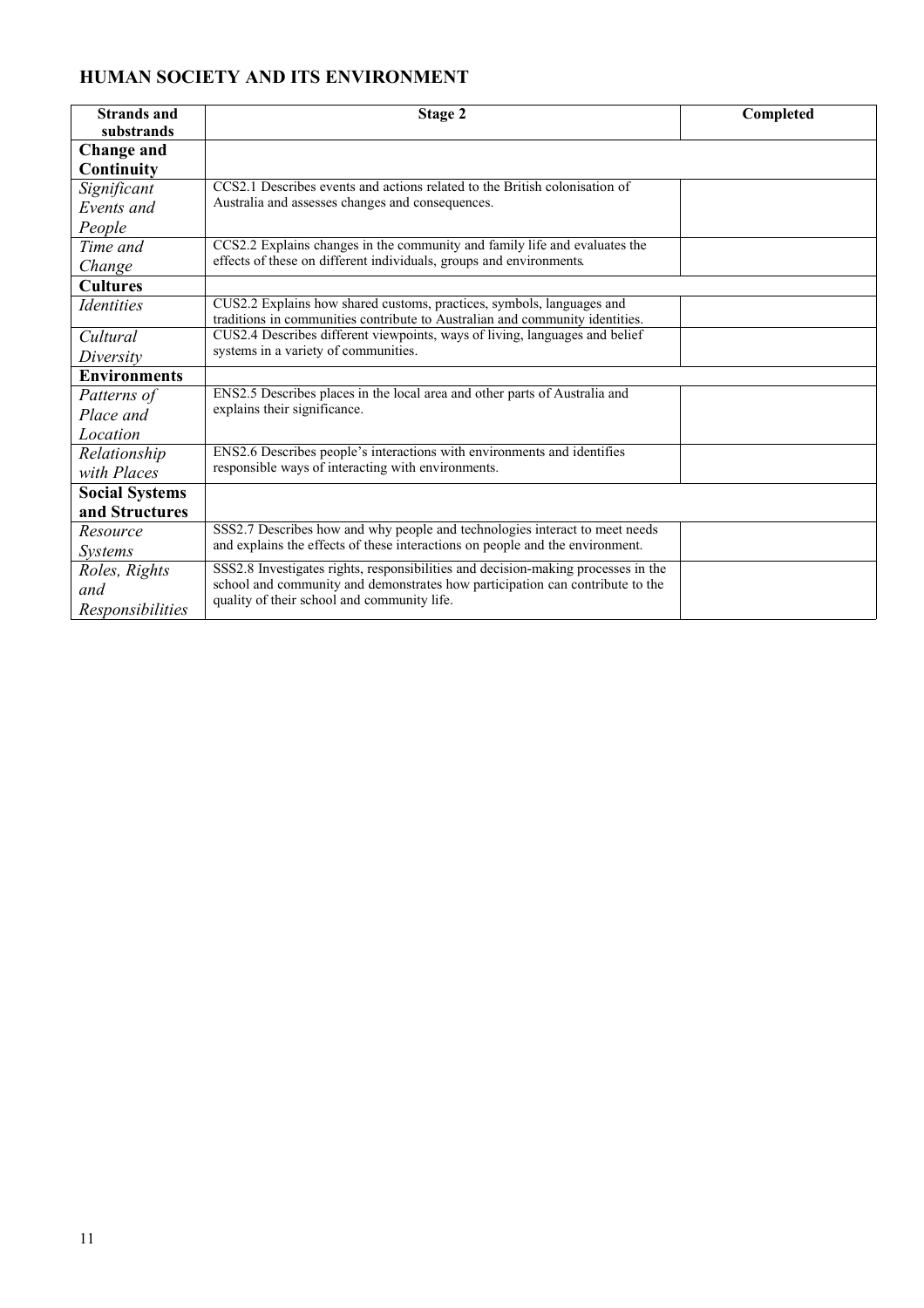## **SCIENCE AND TECHNOLOGY**

| <b>Strands and</b>  | Stage 2                                                                          | Completed |
|---------------------|----------------------------------------------------------------------------------|-----------|
| substrands          |                                                                                  |           |
| Content             |                                                                                  |           |
| Built               | BES2.1 Creates, models and evaluates built environments, reflecting              |           |
| <i>Environments</i> | consideration of functional and aesthetic factors.                               |           |
| Information and     | ICS2.2 Creates and evaluates information products demonstrating an               |           |
| Communication       | understanding of the needs of particular audiences.                              |           |
| Living Things       | LTS2.3 Identifies and describes the structure and function of living things and  |           |
|                     | ways in which living things interact with other living things and their          |           |
|                     | environment.                                                                     |           |
| Physical            | PPS2.4 Identifies various forms and sources of energy and devises systems that   |           |
| Phenomena           | use energy.                                                                      |           |
| Products and        | PSS2.5 Creates and evaluates products and services, considering aesthetic and    |           |
| <i>Services</i>     | functional factors.                                                              |           |
| Earth and Its       | ESS2.6 Identifies some of the features of the solar system and describes         |           |
| <i>Surroundings</i> | interactions that affect conditions on earth.                                    |           |
| <b>Processes</b>    |                                                                                  |           |
| Investigating       | INVS2.7 Conducts investigations by observing, questioning, predicting, testing,  |           |
|                     | collecting, recording and analysing data, and drawing conclusions.               |           |
| Designing and       | DMS2.8 Develops, implements and evaluates ideas using drawings, models and       |           |
| Making              | prototypes at appropriate stages of the design process.                          |           |
| Using               | UTS2.9 Selects and uses a range of equipment, computer-based technology,         |           |
| Technology          | materials and other resources with developing skill to enhance investigation and |           |
|                     | design tasks.                                                                    |           |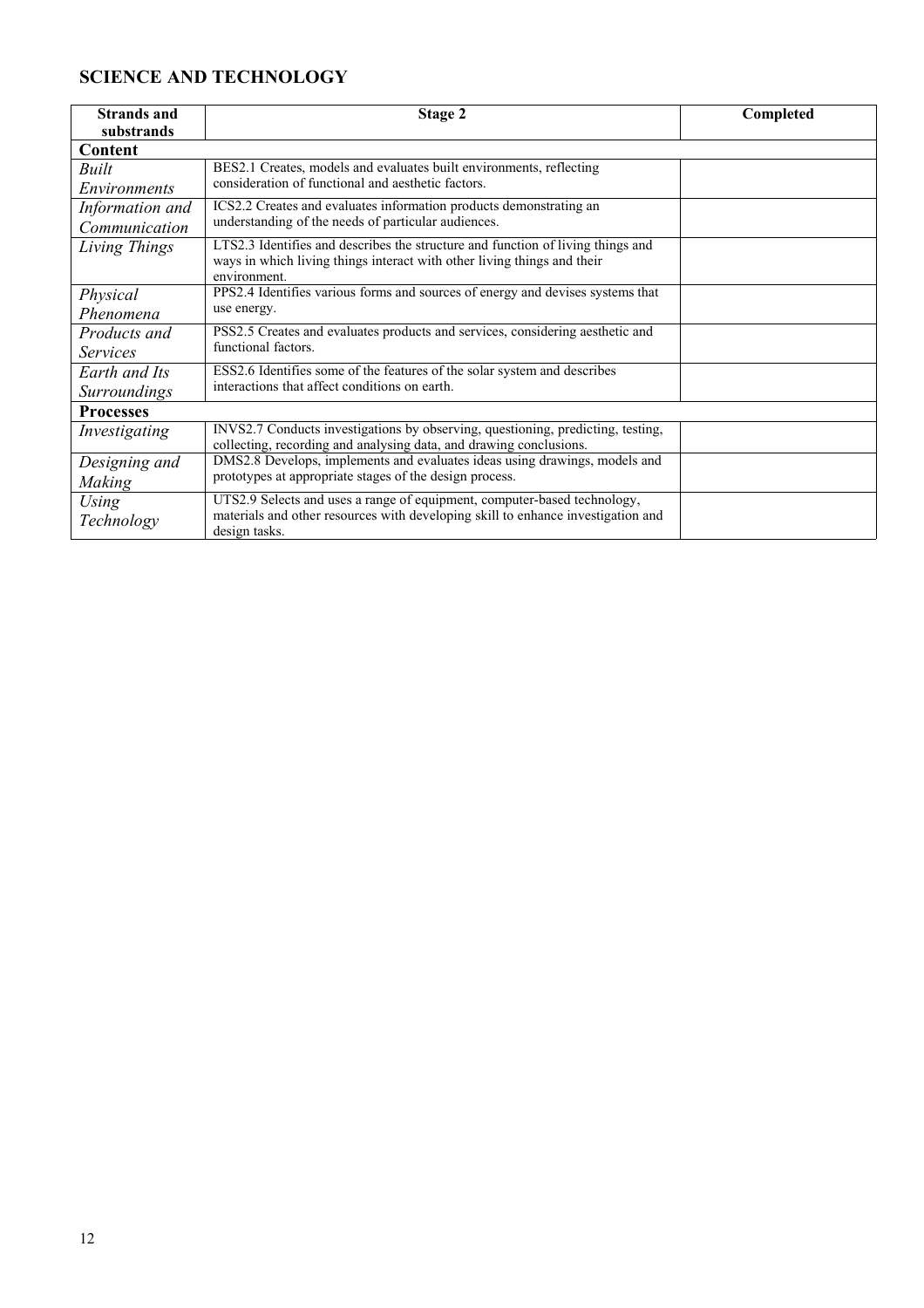## **PERSONAL DEVELOPMENT, HEALTH AND PHYSICAL EDUCATION**

| <b>Strands and</b> | Stage 2                                                                                       | Completed |
|--------------------|-----------------------------------------------------------------------------------------------|-----------|
| substrands         |                                                                                               |           |
| <b>Skills</b>      |                                                                                               |           |
| Communicating      | COS2.1 Uses a variety of ways to communicate with and within groups.                          |           |
| Decision-          | DMS2.2 Makes decisions as an individual and as a group member.                                |           |
| making             |                                                                                               |           |
| Interacting        | INS2.3 Makes positive contributions in group activities.                                      |           |
| Moving             | MOS2.4 Displays a focus on quality of movement in applying movement skills to                 |           |
|                    | a variety of familiar and new situations.                                                     |           |
| Problem-solving    | PSS2.5 Uses a range of problem-solving strategies.                                            |           |
| Content            |                                                                                               |           |
| Active Lifestyle   | ALS2.6 Discusses the relationship between regular and varied physical activity<br>and health. |           |
| Dance              | DAS2.7 Performs familiar movement patterns in a variety of dance situations.                  |           |
| Games and          | GSS2.8 Participates and uses equipment in a variety of games and modified                     |           |
| <i>Sports</i>      | sports.                                                                                       |           |
| Growth and         | GDS2.9 Describes life changes and associated feelings.                                        |           |
| Development        |                                                                                               |           |
| <i>Gymnastics</i>  | GYS2.10 Demonstrates control in performing sequences of introductory                          |           |
|                    | gymnastic movements.                                                                          |           |
| Interpersonal      | IRS2.11 Describes how relationships with a range of people enhance well-being.                |           |
| Relationships      |                                                                                               |           |
| Personal Health    | PHS2.12 Discusses the factors influencing personal health choices.                            |           |
| Choices            |                                                                                               |           |
| Safe Living        | SLS2.13 Discusses how safe practices promote personal well-being.                             |           |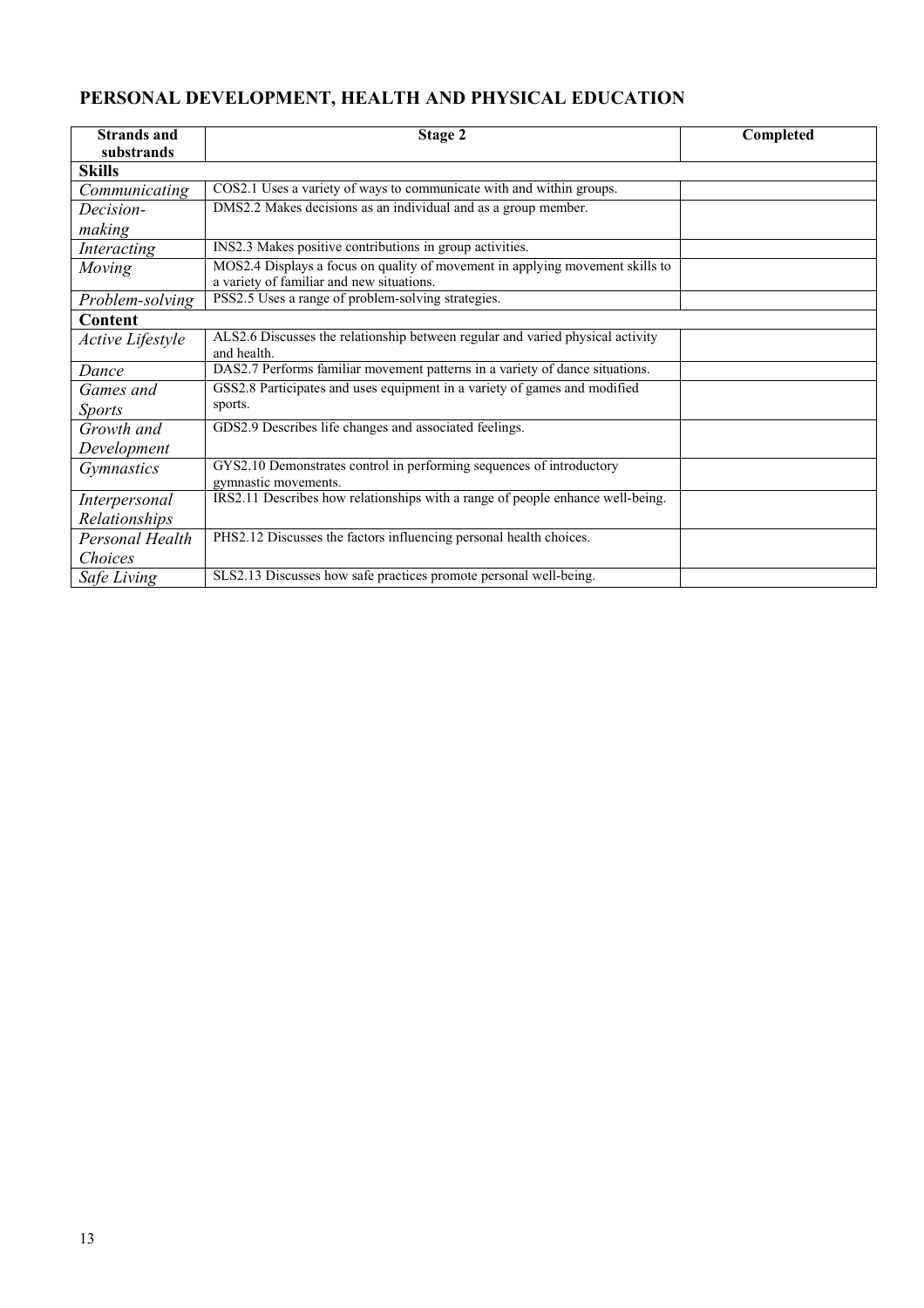### **CREATIVE ARTS**

| Art forms and      | Stage 2                                                                           | Completed |
|--------------------|-----------------------------------------------------------------------------------|-----------|
| substrands         |                                                                                   |           |
| <b>Visual Arts</b> |                                                                                   |           |
| Making             | VAS2.1 Represents the qualities of experiences and things that are interesting or |           |
|                    | beautiful by choosing among aspects of subject matter.                            |           |
|                    | VAS2.2 Uses the forms to suggest the qualities of subject matter.                 |           |
| Appreciating       | VAS2.3 Acknowledges that artists make artworks for different reasons and that     |           |
|                    | various interpretations are possible.                                             |           |
|                    | VAS2.4 Identifies connections between subject matter in artworks and what they    |           |
|                    | refer to, and appreciates the use of particular techniques.                       |           |
| <b>Music</b>       |                                                                                   |           |
| Performing         | MUS2.1 Sings, plays and moves to a range of music, demonstrating a basic          |           |
|                    | knowledge of musical concepts.                                                    |           |
| Organising         | MUS2.2 Improvises musical phrases, organises sounds and explains reasons for      |           |
| Sound              | choices.                                                                          |           |
|                    | MUS2.3 Uses commonly understood symbols to represent own work.                    |           |
| Listening          | MUS2.4 Identifies the use of musical concepts and musical symbols in a range of   |           |
|                    | repertoire.                                                                       |           |
| Drama              |                                                                                   |           |
| Making             | DRAS2.1 Takes on and sustains roles in a variety of drama forms to express        |           |
|                    | meaning in a wide range of imagined situations.                                   |           |
|                    | DRAS2.2 Builds the action of the drama by using the elements of drama,            |           |
|                    | movement and voice skills.                                                        |           |
| Performing         | DRAS2.3 Sequences the action of the drama to create meaning for an audience.      |           |
| Appreciating       | DRAS2.4 Responds to, and interprets, drama experiences and performances.          |           |
| <b>Dance</b>       |                                                                                   |           |
| Performing         | DAS2.1 Performs dances from a range of contexts demonstrating movement            |           |
|                    | skills, expressive qualities and an understanding of the elements of dance.       |           |
| Composing          | DAS2.2 Explores, selects and combines movement, using the elements of dance       |           |
|                    | to communicate ideas, feelings or moods.                                          |           |
| Appreciating       | DAS2.3 Gives personal opinions about the use of elements and meaning in their     |           |
|                    | own and others' dances.                                                           |           |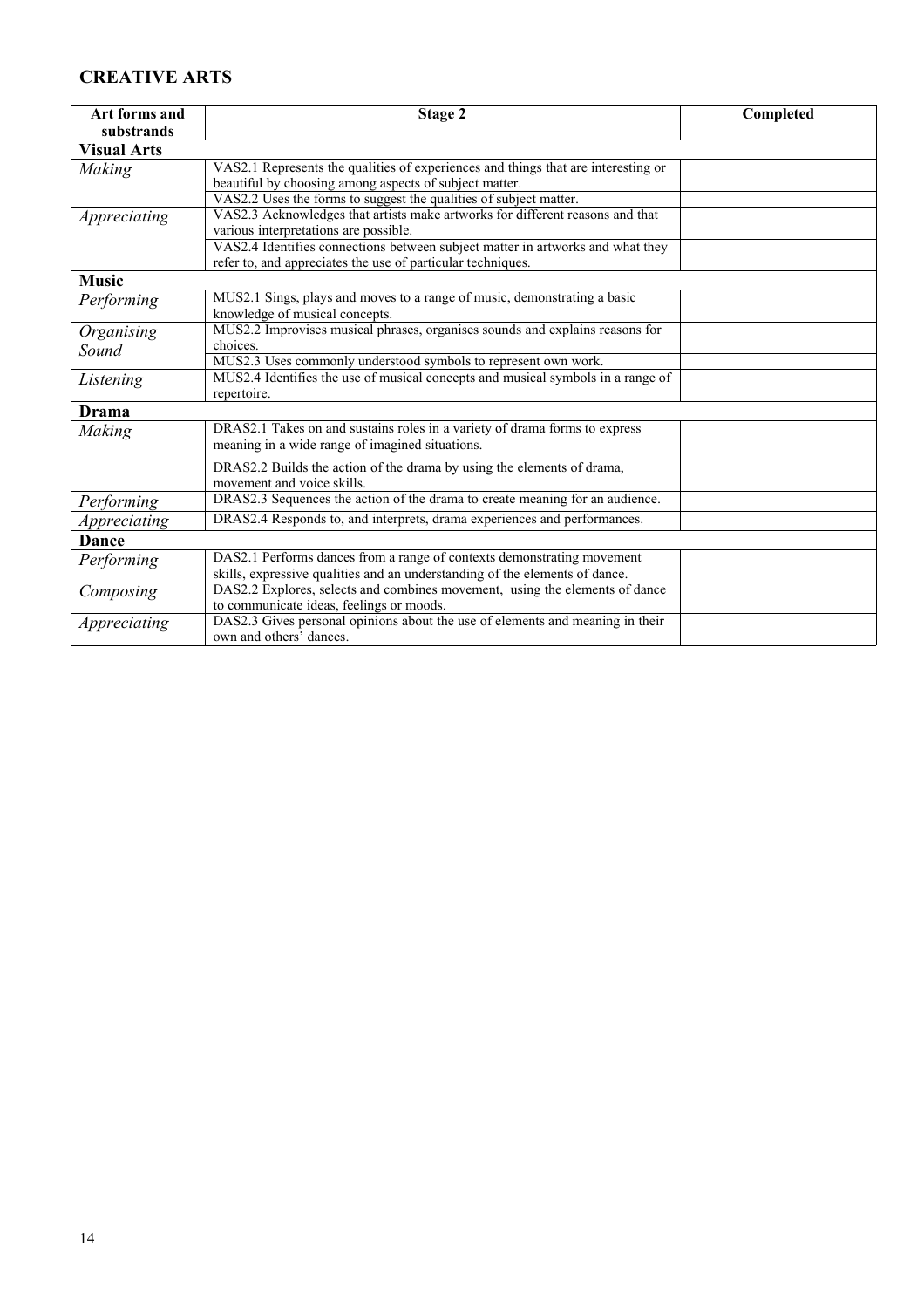#### NSW BOARD OF STUDIES OUTCOMES FOR ALL K–6 KEY LEARNING AREAS (includes new 2002 Mathematics outcomes)

**ENGLISH**

| <b>Strands</b> and<br>substrands       | Stage 3                                                                                                                                                                                                                             | Completed |
|----------------------------------------|-------------------------------------------------------------------------------------------------------------------------------------------------------------------------------------------------------------------------------------|-----------|
| <b>Talking and</b><br><b>Listening</b> |                                                                                                                                                                                                                                     |           |
| Talking and                            | TS3.1 Communicates effectively for a range of purposes and with a variety of                                                                                                                                                        |           |
| Listening                              | audiences to express well-developed, well-organised ideas dealing with more<br>challenging topics.                                                                                                                                  |           |
| Skills and                             | TS3.2 Interacts productively and with autonomy in pairs and groups of various sizes                                                                                                                                                 |           |
| <b>Strategies</b>                      | and composition, uses effective oral presentation skills and strategies and listens<br>attentively.                                                                                                                                 |           |
| Context and                            | TS3.3 Discusses ways in which spoken language differs from written language and                                                                                                                                                     |           |
| Text                                   | how spoken language varies according to different contexts.                                                                                                                                                                         |           |
| Language                               | TS3.4 Evaluates the organisational patterns of some more challenging spoken texts                                                                                                                                                   |           |
| Structures and                         | and some characteristic language features.                                                                                                                                                                                          |           |
| Features                               |                                                                                                                                                                                                                                     |           |
| Reading                                |                                                                                                                                                                                                                                     |           |
| Reading and                            | RS3.5 Reads independently an extensive range of texts with increasing content                                                                                                                                                       |           |
| <b>Viewing Texts</b>                   | demands and responds to themes and issues.                                                                                                                                                                                          |           |
| Skills and                             | RS3.6 Uses a comprehensive range of skills and strategies appropriate to the type of                                                                                                                                                |           |
| <b>Strategies</b>                      | text being read.                                                                                                                                                                                                                    |           |
| Context and                            | RS3.7 Critically analyses techniques used by writers to create certain effects, to use                                                                                                                                              |           |
| Text                                   | language creatively, to position the reader in various ways and to construct different<br>interpretations of experience.                                                                                                            |           |
| Language                               | RS3.8 Identifies the text structure of a wider range of more complex text types and                                                                                                                                                 |           |
| Structures and                         | discusses how the characteristic grammatical features work to influence readers' and<br>viewers' understanding of texts.                                                                                                            |           |
| Features                               |                                                                                                                                                                                                                                     |           |
| <b>Writing</b>                         |                                                                                                                                                                                                                                     |           |
| <b>Producing Texts</b>                 | WS3.9 Produces a wide range of well-structured and well-presented literary and<br>factual texts for a wide variety of purposes and audiences using increasingly<br>challenging topics, ideas, issues and written language features. |           |
| Grammar and                            | WS3.10 Uses knowledge of sentence structure, grammar and punctuation to edit own                                                                                                                                                    |           |
| Punctuation                            | writing.                                                                                                                                                                                                                            |           |
| Spelling                               | WS3.11 Spells most common words accurately and uses a range of strategies to<br>spell unfamiliar words.                                                                                                                             |           |
| Handwriting                            | WS3.12 Produces texts in a fluent and legible style and uses computer technology to                                                                                                                                                 |           |
| and Computer                           | present these effectively in a variety of ways.                                                                                                                                                                                     |           |
| Technology                             |                                                                                                                                                                                                                                     |           |
| Context and                            | WS3.13 Critically analyses own texts in terms of how well they have been written,                                                                                                                                                   |           |
| Text                                   | how effectively they present the subject matter and how they influence the reader.                                                                                                                                                  |           |
| Language                               | WS3.14 Critically evaluates how own texts have been structured to achieve their                                                                                                                                                     |           |
| Structures and                         | purpose and discusses ways of using related grammatical features and conventions of                                                                                                                                                 |           |
| Features                               | written language to shape readers' and viewers' understanding of texts.                                                                                                                                                             |           |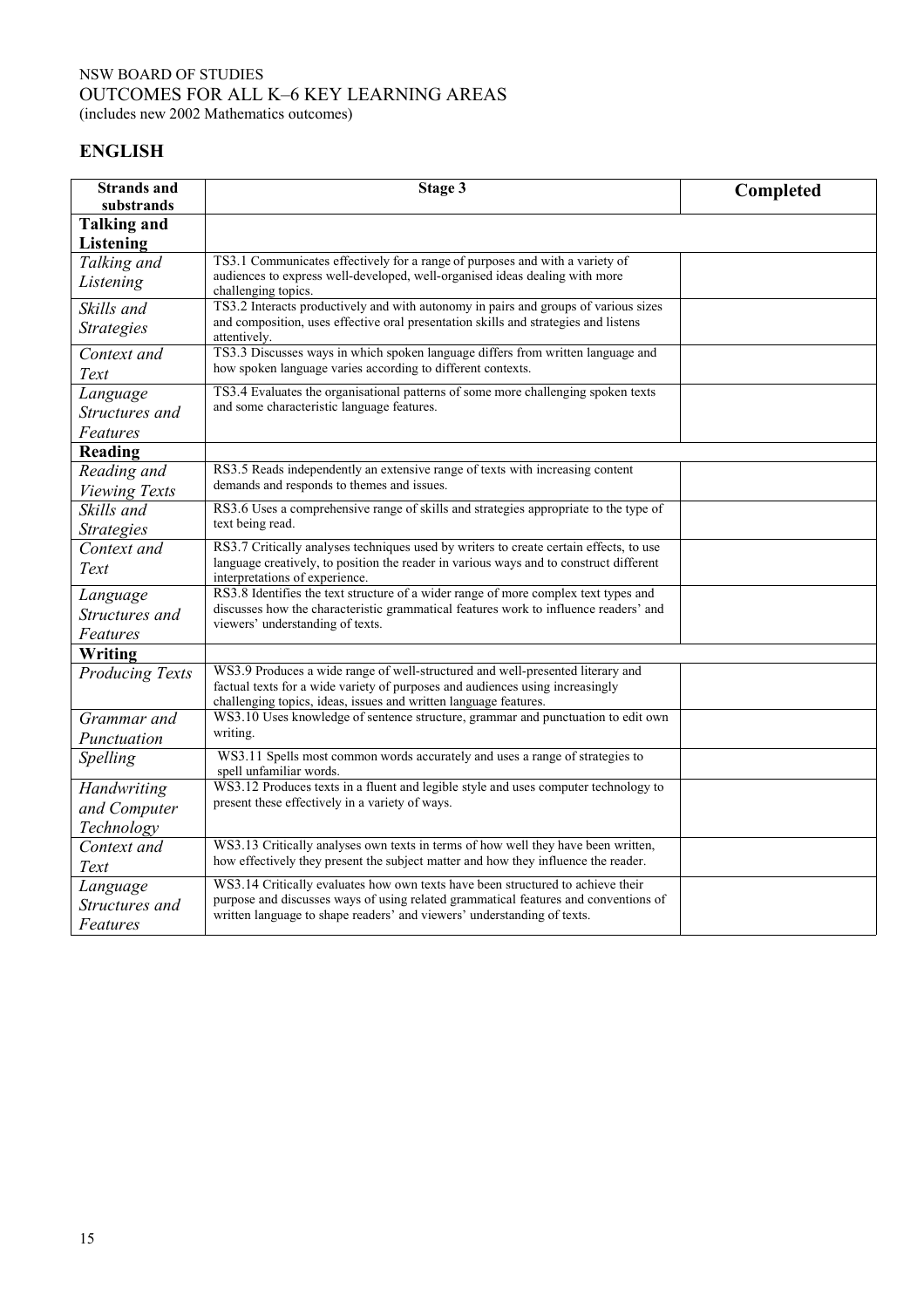## **MATHEMATICS**

| <b>Strands and</b>               | Stage 3                                                                                                                                                             | Completed |
|----------------------------------|---------------------------------------------------------------------------------------------------------------------------------------------------------------------|-----------|
| substrands                       |                                                                                                                                                                     |           |
| <b>Number</b>                    |                                                                                                                                                                     |           |
| <b>Whole Numbers</b>             | NS3.1 Orders, reads and writes numbers of any size.                                                                                                                 |           |
| Addition and                     | NS3.2 Selects and applies appropriate strategies for addition and subtraction with                                                                                  |           |
| Subtraction                      | counting numbers of any size.                                                                                                                                       |           |
| Multiplication                   | NS3.3 Selects and applies appropriate strategies for multiplication and division.                                                                                   |           |
| and Division                     |                                                                                                                                                                     |           |
| Fractions and                    | NS3.4 Compares, orders and calculates with decimals, simple fractions and                                                                                           |           |
| Decimals                         | simple percentages.                                                                                                                                                 |           |
| Chance                           | NS3.5 Orders the likelihood of simple events on a number line from zero to one.                                                                                     |           |
| <b>Patterns and</b>              |                                                                                                                                                                     |           |
| Algebra                          |                                                                                                                                                                     |           |
| Patterns and                     | PAS3.1a Records, analyses and describes geometric and number patterns that                                                                                          |           |
| Algebra                          | involve one operation using tables and words.                                                                                                                       |           |
|                                  | PAS3.1b Constructs, verifies and completes number sentences involving the four                                                                                      |           |
|                                  | operations with a variety of numbers.                                                                                                                               |           |
| Data                             | DS3.1 Displays and interprets data in graphs with scales of many-to-one                                                                                             |           |
| Data                             | correspondence                                                                                                                                                      |           |
| <b>Measurement</b>               |                                                                                                                                                                     |           |
| Length                           | MS3.1 Selects and uses the appropriate unit and device to measure lengths,                                                                                          |           |
|                                  | distances and perimeters.                                                                                                                                           |           |
| Area                             | MS3.2 Selects and uses the appropriate unit to calculate area, including the area                                                                                   |           |
| Volume and                       | of squares, rectangles and triangles.<br>MS3.3 Selects and uses the appropriate unit to estimate and measures volumes                                               |           |
|                                  | and capacity, including the volume of rectangular prisms.                                                                                                           |           |
| Capacity<br>Mass                 | MS3.4 Selects and uses the appropriate unit measuring device to find the mass of                                                                                    |           |
|                                  | objects.                                                                                                                                                            |           |
| Time                             | MS3.5 Uses twenty-four hour time and am and pm notation in real-life situations                                                                                     |           |
|                                  | and constructs timelines.                                                                                                                                           |           |
| <b>Space and</b>                 |                                                                                                                                                                     |           |
| Geometry                         |                                                                                                                                                                     |           |
| Three-                           | SG31.1 Identifies three-dimensional objects, including particular prisms and<br>pyramids, on the basis of their properties, and visualises, sketches and constructs |           |
| dimensional                      | them given drawings of different views.                                                                                                                             |           |
| Space                            |                                                                                                                                                                     |           |
| $Two-$                           | SGS3.2a Manipulates, classifies and draws two-dimensional shapes and<br>describes side and angle properties.                                                        |           |
| dimensional                      |                                                                                                                                                                     |           |
| Space                            |                                                                                                                                                                     |           |
|                                  | SGS3.2b Measures, constructs and classifies angles.                                                                                                                 |           |
| Position                         | SGS3.3 Uses a variety of mapping skills.                                                                                                                            |           |
| Working                          |                                                                                                                                                                     |           |
| <b>Mathematically</b>            |                                                                                                                                                                     |           |
| <i><u><b>Ouestioning</b></u></i> | WMS3.1 Asks questions that could be explored using mathematics in relation to<br>Stage 3 content.                                                                   |           |
| <i>Applying</i>                  | WMS3.2 Selects and applies appropriate problem-solving strategies, including                                                                                        |           |
| <b>Strategies</b>                | technological applications, in undertaking investigations.                                                                                                          |           |
| Communicating                    | WMS3.3 Describes and represents a mathematical situation in a variety of ways                                                                                       |           |
|                                  | using mathematical terminology and some conventions.                                                                                                                |           |
| Reasoning                        | WMS3.4 Gives a valid reason for supporting one possible solution over another.                                                                                      |           |
| Reflecting                       | WMS3.5 Links mathematical ideas and makes connections with, and                                                                                                     |           |
|                                  | generalisations about, existing knowledge and understanding in relation to Stage<br>3 content.                                                                      |           |
|                                  |                                                                                                                                                                     |           |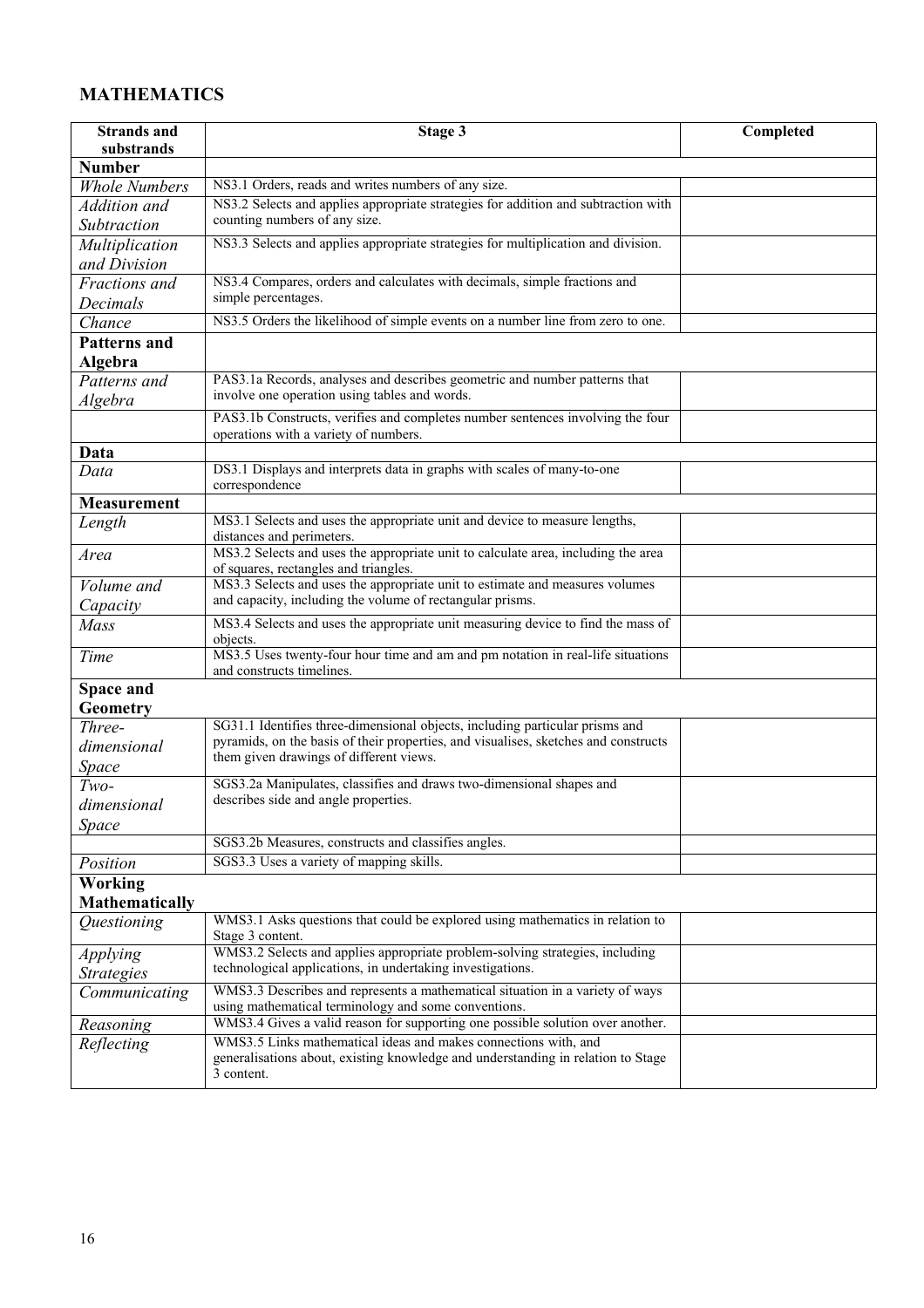## **HUMAN SOCIETY AND ITS ENVIRONMENT**

| <b>Strands and</b><br>substrands | Stage 3                                                                                                                        | Completed |
|----------------------------------|--------------------------------------------------------------------------------------------------------------------------------|-----------|
| <b>Change and</b>                |                                                                                                                                |           |
| Continuity                       |                                                                                                                                |           |
| Significant                      | CCS3.1 Explains the significance of particular people, groups, places, actions and                                             |           |
| Events and                       | events in the past in developing Australian identities and heritage.                                                           |           |
| People                           |                                                                                                                                |           |
| Time and                         | CCS3.2 Explains the development of the principles of Australian democracy.                                                     |           |
| Change                           |                                                                                                                                |           |
| <b>Cultures</b>                  |                                                                                                                                |           |
| <i><u>Identities</u></i>         | CUS3.2 Describes different cultural influences and their contribution to Australian<br>identities.                             |           |
| Cultural                         | CUS3.4 Examines how cultures change through interactions with other cultures and                                               |           |
| Diversity                        | the environment.                                                                                                               |           |
| <b>Environments</b>              |                                                                                                                                |           |
| Patterns of                      | ENS3.5 Demonstrates an understanding of the interconnectedness between Australia                                               |           |
| Place and                        | and global environments and how individuals and groups can act in an ecologically<br>responsible manner.                       |           |
| Location                         |                                                                                                                                |           |
| Relationship                     | ENS3.6 Explains how various beliefs and practices influence the ways in which                                                  |           |
| with Places                      | people interact with, change and value their environment.                                                                      |           |
| <b>Social Systems</b>            |                                                                                                                                |           |
| and Structures                   |                                                                                                                                |           |
| Resource                         | SSS3.7 Describes how Australian people, systems and communities are globally                                                   |           |
| <b>Systems</b>                   | interconnected and recognises global responsibilities, cultural influences and their<br>contribution to Australian identities. |           |
| Roles, Rights                    | SSS3.8 Explains the structures, roles, responsibilities and decision-making processes                                          |           |
| and                              | of State and federal governments and explains why Australians value fairness and<br>socially just principles.                  |           |
| Responsibilities                 |                                                                                                                                |           |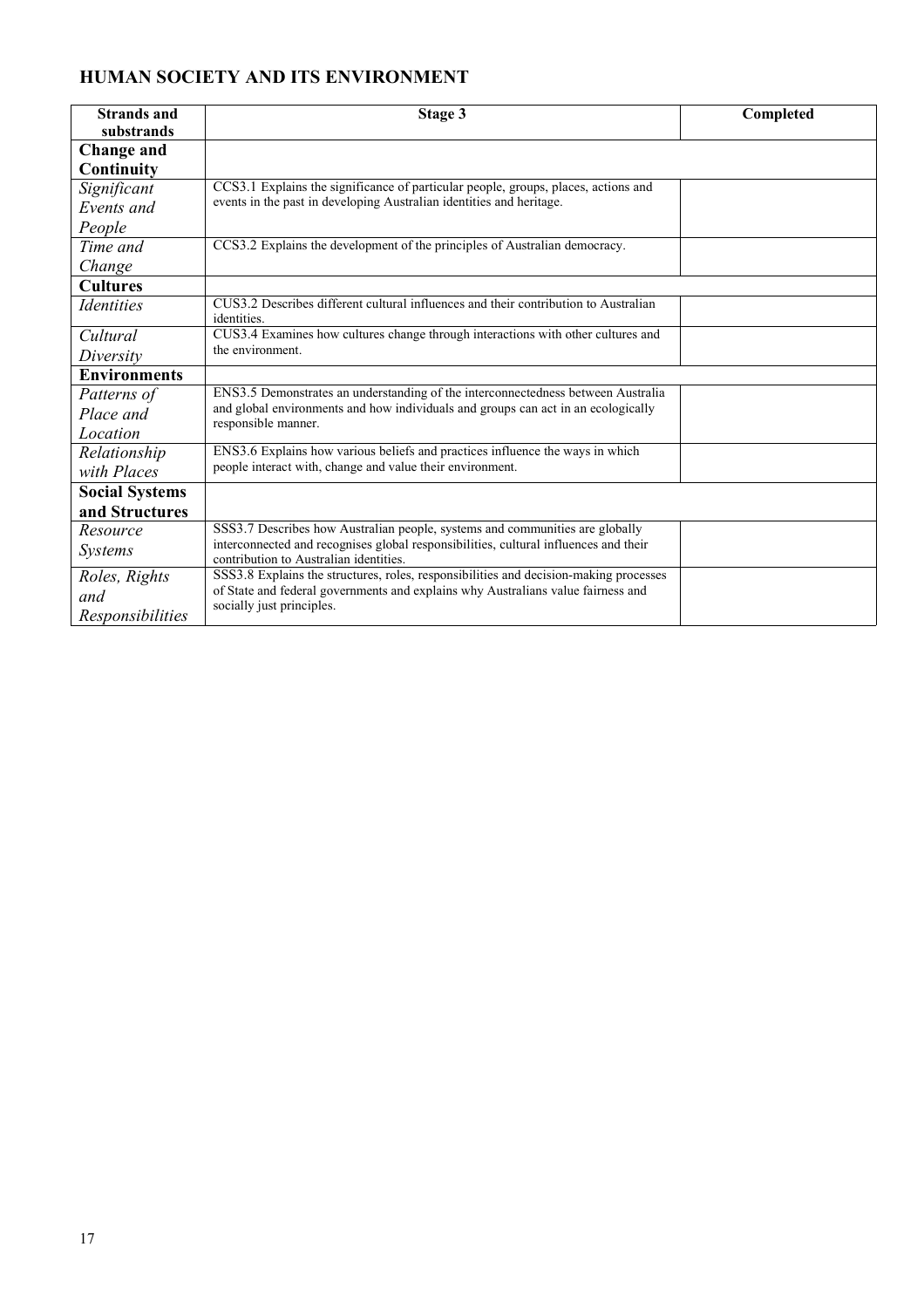## **SCIENCE AND TECHNOLOGY**

| substrands<br>Content<br>BES3.1 Creates and evaluates built environments, demonstrating consideration of<br>Built<br>sustainability and aesthetic, cultural, safety and functional issues.<br><i>Environments</i><br>ICS3.2 Creates and evaluates information products and processes, demonstrating<br>Information and<br>consideration of the type of media, form, audience and ethical issues.<br>Communication<br>LTS3.3 Identifies, describes and evaluates the interactions between living things and<br>Living Things<br>their effects on the environment.<br>PPS3.4 Identifies and applies processes involved in manipulating, using and changing<br>Physical<br>the form of energy.<br>Phenomena<br>PSS3.5 Creates and evaluates products and services, demonstrating consideration of<br>Products and<br>sustainability, aesthetic, cultural, safety and functional issues.<br><i>Services</i><br>ESS3.6 Recognises that the earth is the source of most materials and resources, and<br>Earth and Its<br>describes phenomena and processes, both natural and human, that form and change<br><b>Surroundings</b><br>the earth over time.<br><b>Processes</b><br>INVS3.7 Conducts their own investigations and makes judgements based on the<br>Investigating<br>results of observing, questioning, planning, predicting, testing, collecting, recording<br>and analysing data, and drawing conclusions.<br>DMS3.8 Develops and resolves a design task by planning, implementing managing<br>Designing and<br>and evaluating design processes.<br>Making | <b>Strands and</b> | Stage 3                                                                 | Completed |
|------------------------------------------------------------------------------------------------------------------------------------------------------------------------------------------------------------------------------------------------------------------------------------------------------------------------------------------------------------------------------------------------------------------------------------------------------------------------------------------------------------------------------------------------------------------------------------------------------------------------------------------------------------------------------------------------------------------------------------------------------------------------------------------------------------------------------------------------------------------------------------------------------------------------------------------------------------------------------------------------------------------------------------------------------------------------------------------------------------------------------------------------------------------------------------------------------------------------------------------------------------------------------------------------------------------------------------------------------------------------------------------------------------------------------------------------------------------------------------------------------------------------------------------------------------------|--------------------|-------------------------------------------------------------------------|-----------|
|                                                                                                                                                                                                                                                                                                                                                                                                                                                                                                                                                                                                                                                                                                                                                                                                                                                                                                                                                                                                                                                                                                                                                                                                                                                                                                                                                                                                                                                                                                                                                                  |                    |                                                                         |           |
|                                                                                                                                                                                                                                                                                                                                                                                                                                                                                                                                                                                                                                                                                                                                                                                                                                                                                                                                                                                                                                                                                                                                                                                                                                                                                                                                                                                                                                                                                                                                                                  |                    |                                                                         |           |
|                                                                                                                                                                                                                                                                                                                                                                                                                                                                                                                                                                                                                                                                                                                                                                                                                                                                                                                                                                                                                                                                                                                                                                                                                                                                                                                                                                                                                                                                                                                                                                  |                    |                                                                         |           |
|                                                                                                                                                                                                                                                                                                                                                                                                                                                                                                                                                                                                                                                                                                                                                                                                                                                                                                                                                                                                                                                                                                                                                                                                                                                                                                                                                                                                                                                                                                                                                                  |                    |                                                                         |           |
|                                                                                                                                                                                                                                                                                                                                                                                                                                                                                                                                                                                                                                                                                                                                                                                                                                                                                                                                                                                                                                                                                                                                                                                                                                                                                                                                                                                                                                                                                                                                                                  |                    |                                                                         |           |
|                                                                                                                                                                                                                                                                                                                                                                                                                                                                                                                                                                                                                                                                                                                                                                                                                                                                                                                                                                                                                                                                                                                                                                                                                                                                                                                                                                                                                                                                                                                                                                  |                    |                                                                         |           |
|                                                                                                                                                                                                                                                                                                                                                                                                                                                                                                                                                                                                                                                                                                                                                                                                                                                                                                                                                                                                                                                                                                                                                                                                                                                                                                                                                                                                                                                                                                                                                                  |                    |                                                                         |           |
|                                                                                                                                                                                                                                                                                                                                                                                                                                                                                                                                                                                                                                                                                                                                                                                                                                                                                                                                                                                                                                                                                                                                                                                                                                                                                                                                                                                                                                                                                                                                                                  |                    |                                                                         |           |
|                                                                                                                                                                                                                                                                                                                                                                                                                                                                                                                                                                                                                                                                                                                                                                                                                                                                                                                                                                                                                                                                                                                                                                                                                                                                                                                                                                                                                                                                                                                                                                  |                    |                                                                         |           |
|                                                                                                                                                                                                                                                                                                                                                                                                                                                                                                                                                                                                                                                                                                                                                                                                                                                                                                                                                                                                                                                                                                                                                                                                                                                                                                                                                                                                                                                                                                                                                                  |                    |                                                                         |           |
|                                                                                                                                                                                                                                                                                                                                                                                                                                                                                                                                                                                                                                                                                                                                                                                                                                                                                                                                                                                                                                                                                                                                                                                                                                                                                                                                                                                                                                                                                                                                                                  |                    |                                                                         |           |
|                                                                                                                                                                                                                                                                                                                                                                                                                                                                                                                                                                                                                                                                                                                                                                                                                                                                                                                                                                                                                                                                                                                                                                                                                                                                                                                                                                                                                                                                                                                                                                  |                    |                                                                         |           |
|                                                                                                                                                                                                                                                                                                                                                                                                                                                                                                                                                                                                                                                                                                                                                                                                                                                                                                                                                                                                                                                                                                                                                                                                                                                                                                                                                                                                                                                                                                                                                                  |                    |                                                                         |           |
|                                                                                                                                                                                                                                                                                                                                                                                                                                                                                                                                                                                                                                                                                                                                                                                                                                                                                                                                                                                                                                                                                                                                                                                                                                                                                                                                                                                                                                                                                                                                                                  |                    |                                                                         |           |
|                                                                                                                                                                                                                                                                                                                                                                                                                                                                                                                                                                                                                                                                                                                                                                                                                                                                                                                                                                                                                                                                                                                                                                                                                                                                                                                                                                                                                                                                                                                                                                  |                    |                                                                         |           |
|                                                                                                                                                                                                                                                                                                                                                                                                                                                                                                                                                                                                                                                                                                                                                                                                                                                                                                                                                                                                                                                                                                                                                                                                                                                                                                                                                                                                                                                                                                                                                                  |                    |                                                                         |           |
|                                                                                                                                                                                                                                                                                                                                                                                                                                                                                                                                                                                                                                                                                                                                                                                                                                                                                                                                                                                                                                                                                                                                                                                                                                                                                                                                                                                                                                                                                                                                                                  |                    |                                                                         |           |
|                                                                                                                                                                                                                                                                                                                                                                                                                                                                                                                                                                                                                                                                                                                                                                                                                                                                                                                                                                                                                                                                                                                                                                                                                                                                                                                                                                                                                                                                                                                                                                  |                    |                                                                         |           |
|                                                                                                                                                                                                                                                                                                                                                                                                                                                                                                                                                                                                                                                                                                                                                                                                                                                                                                                                                                                                                                                                                                                                                                                                                                                                                                                                                                                                                                                                                                                                                                  |                    |                                                                         |           |
|                                                                                                                                                                                                                                                                                                                                                                                                                                                                                                                                                                                                                                                                                                                                                                                                                                                                                                                                                                                                                                                                                                                                                                                                                                                                                                                                                                                                                                                                                                                                                                  |                    |                                                                         |           |
|                                                                                                                                                                                                                                                                                                                                                                                                                                                                                                                                                                                                                                                                                                                                                                                                                                                                                                                                                                                                                                                                                                                                                                                                                                                                                                                                                                                                                                                                                                                                                                  | Using              | UTS3.9 Evaluates, selects and uses a range of equipment, computer-based |           |
| technology, materials and other resources to meet the requirements and constraints of<br>Technology<br>investigation and design tasks.                                                                                                                                                                                                                                                                                                                                                                                                                                                                                                                                                                                                                                                                                                                                                                                                                                                                                                                                                                                                                                                                                                                                                                                                                                                                                                                                                                                                                           |                    |                                                                         |           |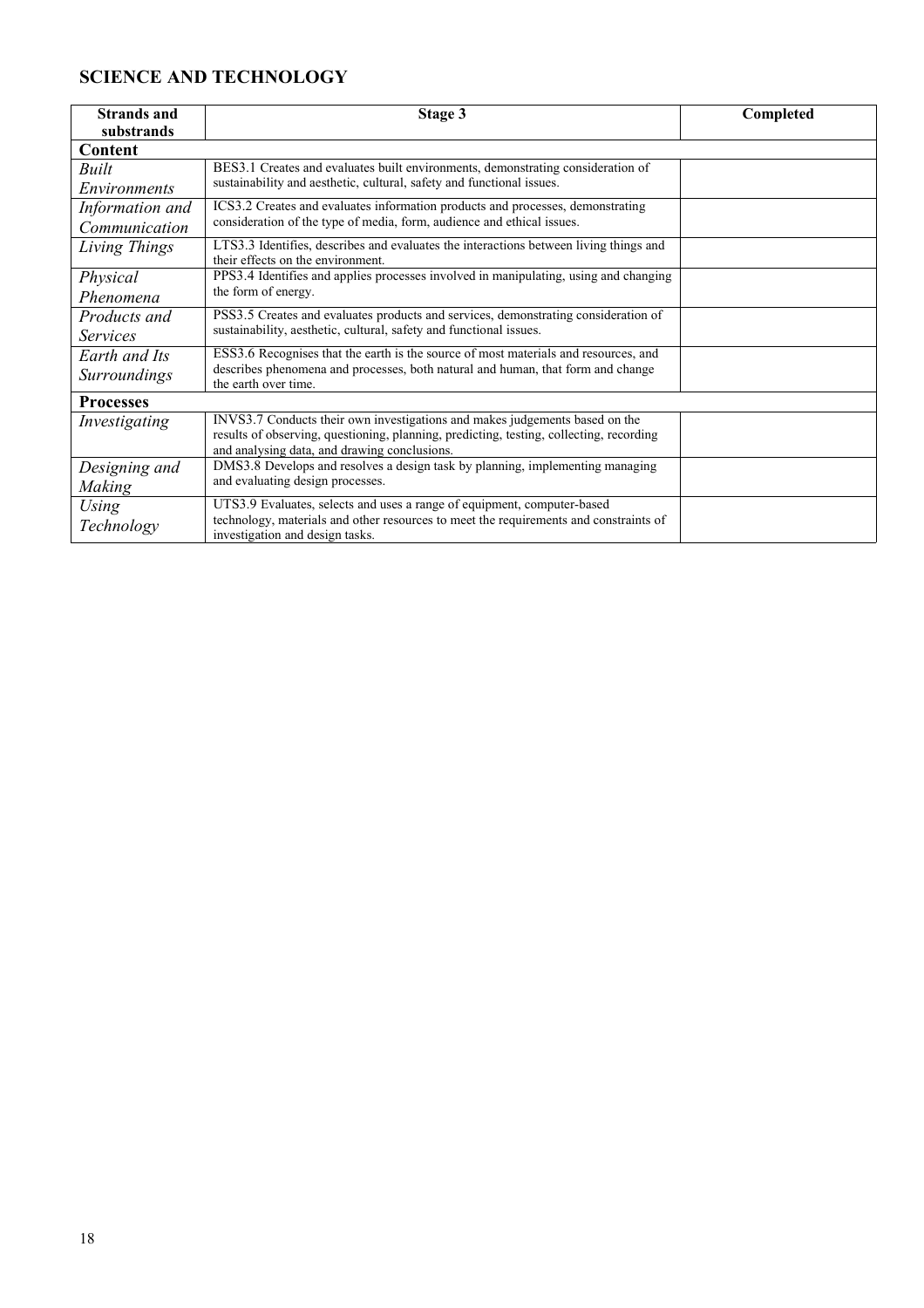## **PERSONAL DEVELOPMENT, HEALTH AND PHYSICAL EDUCATION**

| <b>Strands and</b>      | Stage 3                                                                                                       | Completed |
|-------------------------|---------------------------------------------------------------------------------------------------------------|-----------|
| substrands              |                                                                                                               |           |
| <b>Skills</b>           |                                                                                                               |           |
| Communicating           | COS3.1 Communicates confidently in a variety of situations.                                                   |           |
| Decision-               | DMS3.2 Makes informed decisions and accepts responsibility for consequences.                                  |           |
| making                  |                                                                                                               |           |
| Interacting             | INS3.3 Acts in ways that enhance the contribution of self and others in a range of<br>cooperative situations. |           |
| Moving                  | MOS3.4 Refines and applies movement skills creatively to a variety of challenging<br>situations.              |           |
| Problem-solving         | PSS3.5 Suggests, considers and selects appropriate alternatives when resolving<br>problems.                   |           |
| Content                 |                                                                                                               |           |
| <b>Active Lifestyle</b> | ALS3.6 Shows how to maintain and improve the quality of an active lifestyle.                                  |           |
| Dance                   | DAS3.7 Performs a range of dance styles and sequences confidently.                                            |           |
| Games and               | GSS3.8 Applies movement skills in games and sports that require communication,                                |           |
| <i>Sports</i>           | cooperation, decision-making and observation of rules.                                                        |           |
| Growth and              | GDS3.9 Explains and demonstrates strategies for dealing with life changes.                                    |           |
| Development             |                                                                                                               |           |
| <i>Gymnastics</i>       | GYS3.10 Demonstrates coordinated actions of the body when performing gymnastic<br>sequences.                  |           |
| Interpersonal           | IRS3.11 Describes roles and responsibilities in developing and maintaining positive                           |           |
| Relationships           | relationships.                                                                                                |           |
| Personal Health         | PHS3.12 Explains the consequences of personal lifestyle choices.                                              |           |
| Choices                 |                                                                                                               |           |
| Safe Living             | SLS3.13 Describes safe practices that are appropriate to a range of situations and<br>environments.           |           |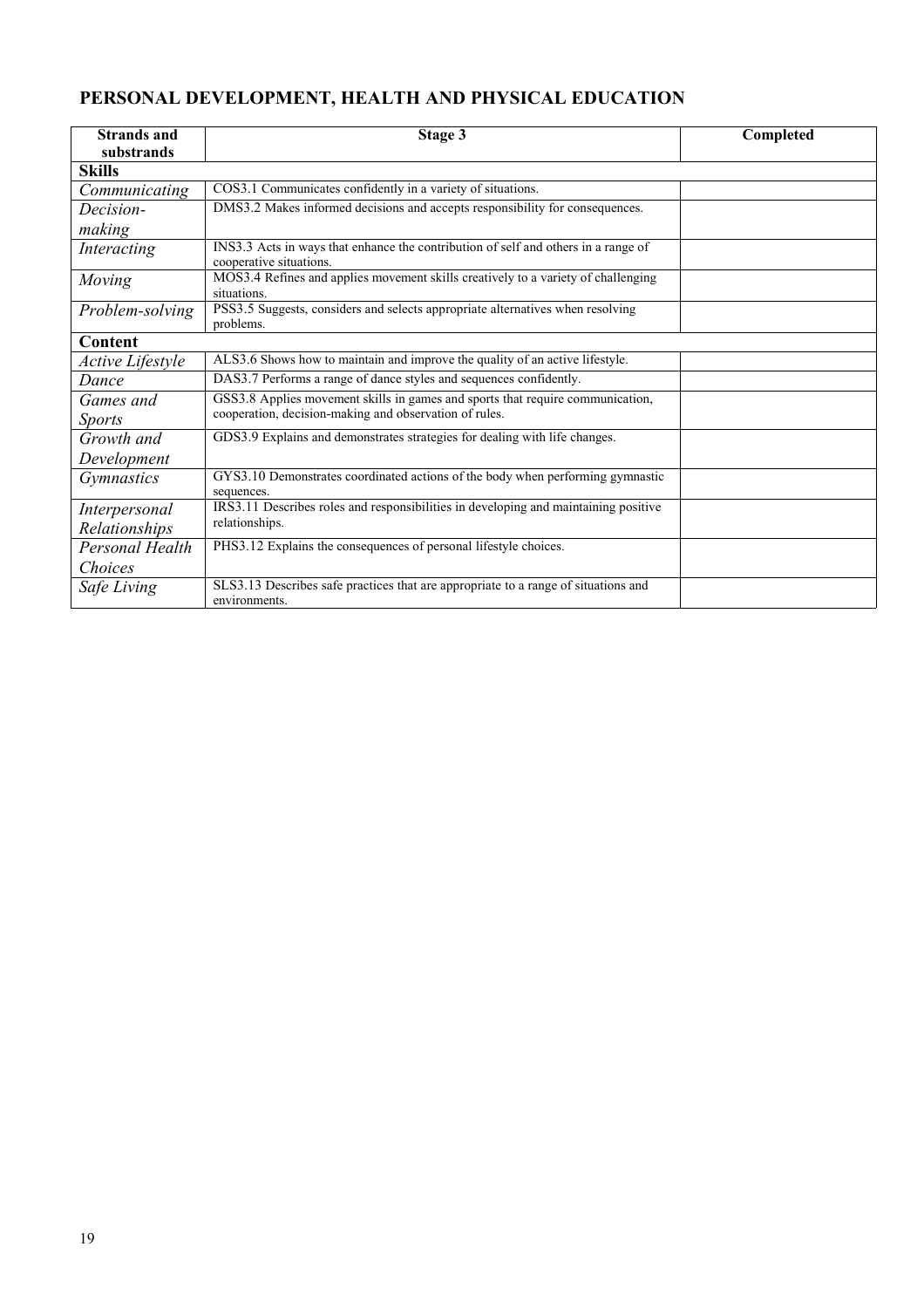### **CREATIVE ARTS**

| Art forms and                                                                                  | Completed<br>Stage 3                                                                  |  |  |  |
|------------------------------------------------------------------------------------------------|---------------------------------------------------------------------------------------|--|--|--|
| substrands                                                                                     |                                                                                       |  |  |  |
| <b>Visual Arts</b>                                                                             |                                                                                       |  |  |  |
| Making                                                                                         | VAS3.1 Investigates subject matter in an attempt to represent likenesses of things in |  |  |  |
|                                                                                                | the world.                                                                            |  |  |  |
|                                                                                                | VAS3.2 Makes artworks for different audiences, assembling materials in a variety of   |  |  |  |
|                                                                                                | ways.                                                                                 |  |  |  |
| Appreciating                                                                                   | VAS3.3 Acknowledges that audiences respond in different ways to artworks and that     |  |  |  |
|                                                                                                | there are different opinions about the value of artworks.                             |  |  |  |
|                                                                                                | VAS3.4 Communicates about the ways in which subject matter is represented in          |  |  |  |
|                                                                                                | artworks.                                                                             |  |  |  |
| <b>Music</b>                                                                                   |                                                                                       |  |  |  |
| Performing                                                                                     | MUS3.1 Sings, plays and moves to a range of music, individually and in groups,        |  |  |  |
|                                                                                                | demonstrating a knowledge of musical concepts.                                        |  |  |  |
| MUS3.2 Improvises, experiments, selects, combines and orders sound using musical<br>Organising |                                                                                       |  |  |  |
| Sound                                                                                          | concepts.<br>MUS3.3 Notates and discusses own work and the work of others.            |  |  |  |
|                                                                                                | MUS3.4 Identifies the use of musical concepts and symbols in a range of musical       |  |  |  |
| Listening<br>styles.                                                                           |                                                                                       |  |  |  |
| Drama                                                                                          |                                                                                       |  |  |  |
|                                                                                                |                                                                                       |  |  |  |
| Making                                                                                         | DRAS3.1 Develops a range of in-depth and sustained roles.                             |  |  |  |
|                                                                                                |                                                                                       |  |  |  |
|                                                                                                | DRAS3.2 Interprets and conveys dramatic meaning by using the elements of drama        |  |  |  |
|                                                                                                | and a range of movement and voice skills in a variety of drama forms.                 |  |  |  |
| Performing                                                                                     | DRAS3.3 Devises, acts and rehearses drama for performance to an audience.             |  |  |  |
| Appreciating                                                                                   | DRAS3.4 Responds critically to a range of drama works and performance styles.         |  |  |  |
| Dance                                                                                          |                                                                                       |  |  |  |
| Performing                                                                                     | DAS3.1 Performs and interprets dances from particular contexts, using a wide range    |  |  |  |
|                                                                                                | of movement skills and appropriate expressive qualities.                              |  |  |  |
| Composing                                                                                      | DAS3.2 Explores, selects, organises and refines movement, using the elements of       |  |  |  |
|                                                                                                | dance to communicate intent.                                                          |  |  |  |
| Appreciating                                                                                   | DAS33 Discusses and interprets the relationship between content, meaning and          |  |  |  |
|                                                                                                | context of their own and others' dances.                                              |  |  |  |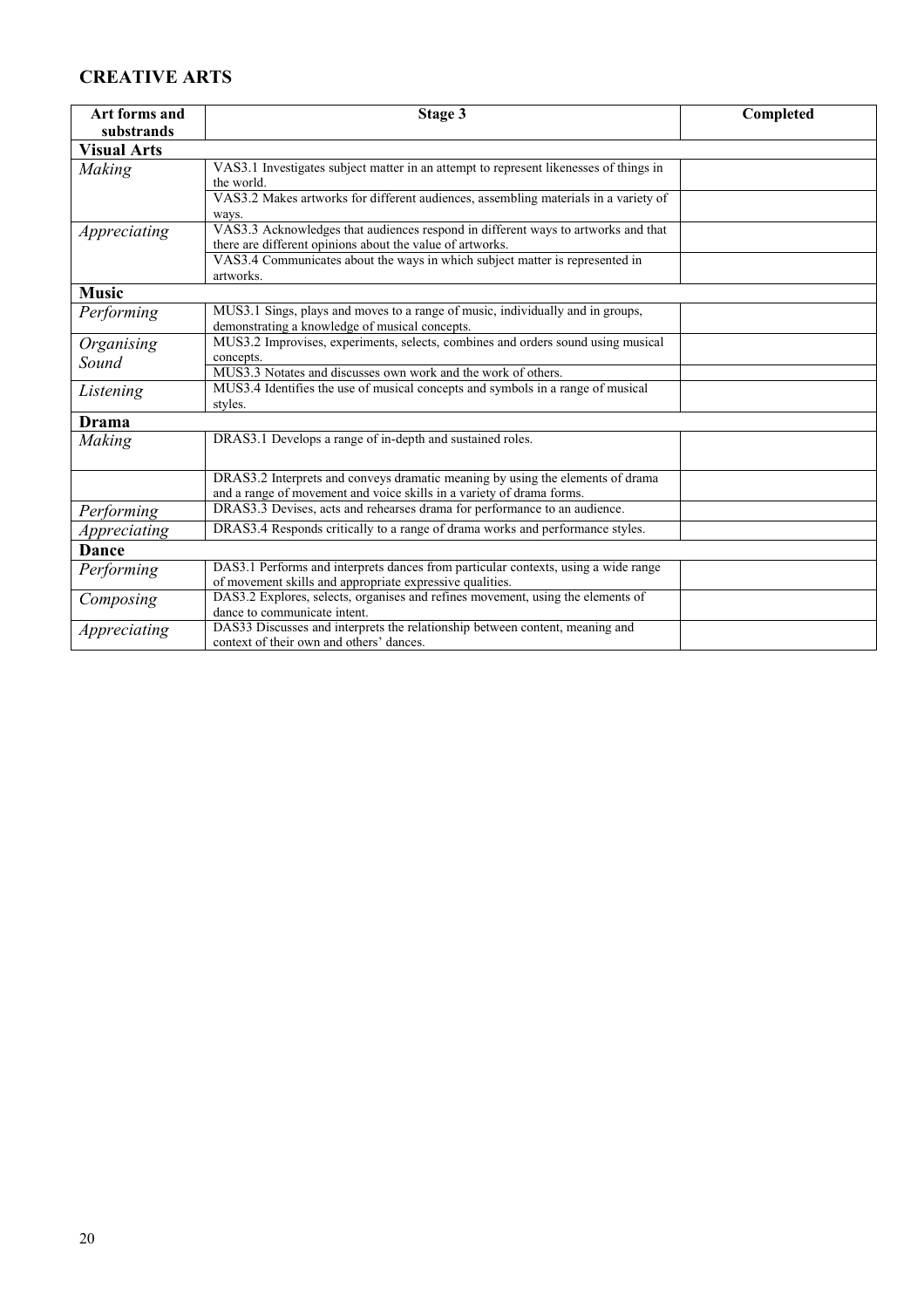## Stage 4 Planning Pro-Formas

| $\overline{\phantom{0}}$<br>$\sim$ |                |                  |                              |                   |
|------------------------------------|----------------|------------------|------------------------------|-------------------|
|                                    | Week Objective | <b>Resources</b> | English<br><b>Activities</b> | <b>Evaluation</b> |
|                                    |                |                  |                              |                   |
|                                    |                |                  |                              |                   |
|                                    |                |                  |                              |                   |
|                                    |                |                  |                              |                   |
|                                    |                |                  |                              |                   |
|                                    |                |                  |                              |                   |
|                                    |                |                  |                              |                   |
|                                    |                |                  |                              |                   |
|                                    |                |                  |                              |                   |
|                                    |                |                  |                              |                   |
|                                    |                |                  |                              |                   |
|                                    |                |                  |                              |                   |
|                                    |                |                  |                              |                   |
|                                    |                |                  |                              |                   |
|                                    |                |                  |                              |                   |
|                                    |                |                  |                              |                   |
|                                    |                |                  |                              |                   |
|                                    |                |                  |                              |                   |
|                                    |                |                  |                              |                   |
|                                    |                |                  |                              |                   |
|                                    |                |                  |                              |                   |
|                                    |                |                  |                              |                   |
|                                    |                |                  |                              |                   |
|                                    |                |                  |                              |                   |
|                                    |                |                  |                              |                   |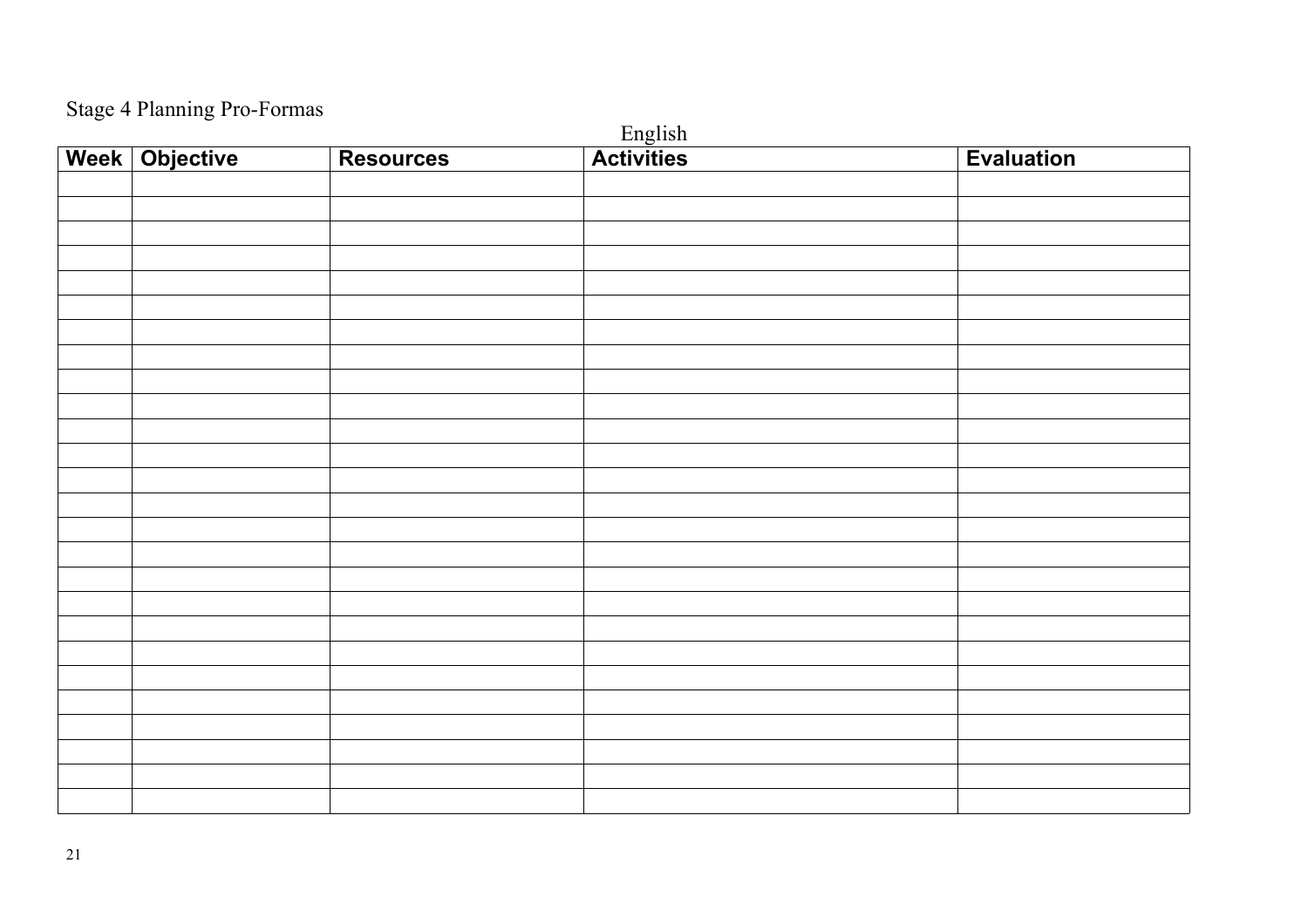| <b>Unit topic</b> | <b>Outcomes</b> | <b>Learning Activities</b> | <b>Resources</b> | <b>Evaluation</b> |
|-------------------|-----------------|----------------------------|------------------|-------------------|
|                   |                 |                            |                  |                   |
|                   |                 |                            |                  |                   |
|                   |                 |                            |                  |                   |
|                   |                 |                            |                  |                   |
|                   |                 |                            |                  |                   |
|                   |                 |                            |                  |                   |
|                   |                 |                            |                  |                   |
|                   |                 |                            |                  |                   |
|                   |                 |                            |                  |                   |
|                   |                 |                            |                  |                   |
|                   |                 |                            |                  |                   |
|                   |                 |                            |                  |                   |
|                   |                 |                            |                  |                   |
|                   |                 |                            |                  |                   |
|                   |                 |                            |                  |                   |
|                   |                 |                            |                  |                   |
|                   |                 |                            |                  |                   |
|                   |                 |                            |                  |                   |
|                   |                 |                            |                  |                   |
|                   |                 |                            |                  |                   |
|                   |                 |                            |                  |                   |
|                   |                 |                            |                  |                   |
|                   |                 |                            |                  |                   |
|                   |                 |                            |                  |                   |
|                   |                 |                            |                  |                   |
|                   |                 |                            |                  |                   |

History - Mandatory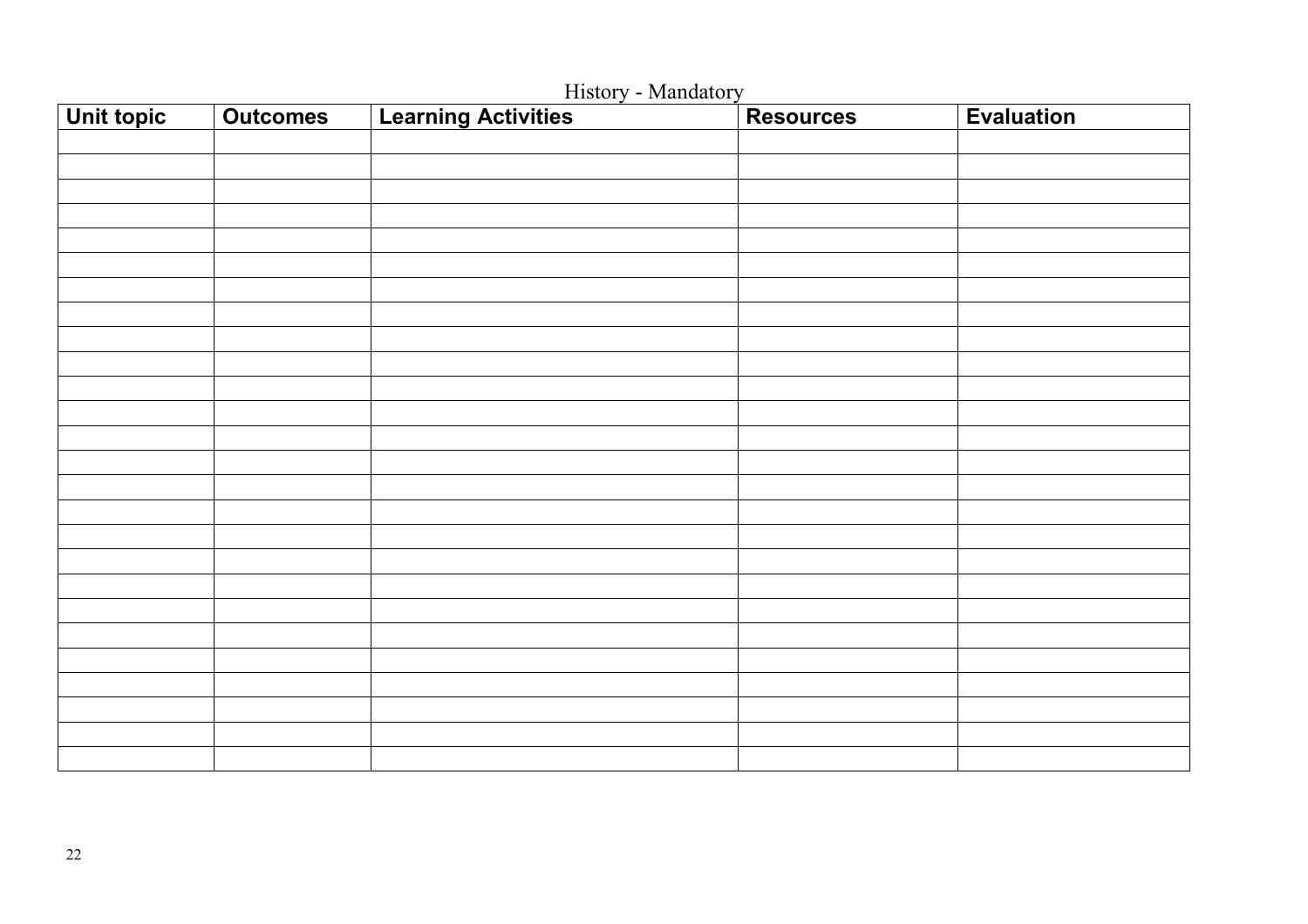| Geography  |                 |                            |                  |                   |
|------------|-----------------|----------------------------|------------------|-------------------|
| Unit topic | <b>Outcomes</b> | <b>Learning Activities</b> | <b>Resources</b> | <b>Evaluation</b> |
|            |                 |                            |                  |                   |
|            |                 |                            |                  |                   |
|            |                 |                            |                  |                   |
|            |                 |                            |                  |                   |
|            |                 |                            |                  |                   |
|            |                 |                            |                  |                   |
|            |                 |                            |                  |                   |
|            |                 |                            |                  |                   |
|            |                 |                            |                  |                   |
|            |                 |                            |                  |                   |
|            |                 |                            |                  |                   |
|            |                 |                            |                  |                   |
|            |                 |                            |                  |                   |
|            |                 |                            |                  |                   |
|            |                 |                            |                  |                   |
|            |                 |                            |                  |                   |
|            |                 |                            |                  |                   |
|            |                 |                            |                  |                   |
|            |                 |                            |                  |                   |
|            |                 |                            |                  |                   |
|            |                 |                            |                  |                   |
|            |                 |                            |                  |                   |
|            |                 |                            |                  |                   |
|            |                 |                            |                  |                   |
|            |                 |                            |                  |                   |
|            |                 |                            |                  |                   |